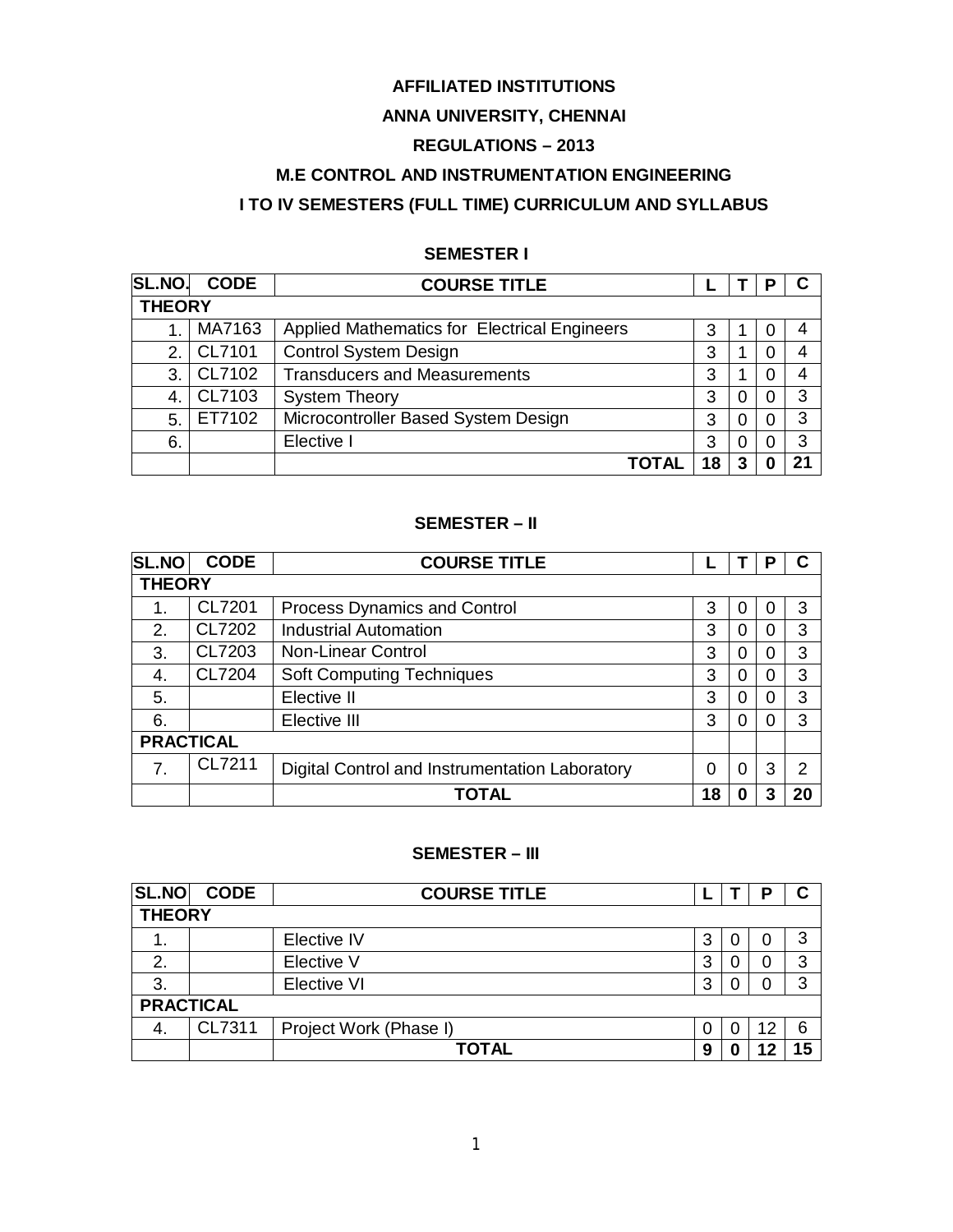# **SEMESTER – IV**

| <b>SL.NO</b> | <b>CODE</b>      | <b>COURSE TITLE</b>              |   |  | D  |  |
|--------------|------------------|----------------------------------|---|--|----|--|
|              | <b>PRACTICAL</b> |                                  |   |  |    |  |
|              |                  | CL7411   Project Work (Phase II) |   |  |    |  |
|              |                  | <b>TOTAL</b>                     | 0 |  | e. |  |

# **TOTAL NUMBER OF CREDITS 68**

# **ELECTIVES FOR M.E CONTROL AND INSTRUMENTATION ENGINEERING ELECTIVE I**

|                    | <b>SL. COURSE</b> | <b>COURSE TITLE</b>                          |   |  |  |
|--------------------|-------------------|----------------------------------------------|---|--|--|
| <b>NO</b>          | <b>CODE</b>       |                                              |   |  |  |
|                    | ET7101            | Advanced Digital System Design               | າ |  |  |
| $\sim$             | ET7104            | Design of Embedded Systems                   | ົ |  |  |
| $\mathbf{r}$<br>J. |                   | <b>PX7102</b>   Analysis of Power Converters | ົ |  |  |

# **ELECTIVE II & III**

| SL.       | <b>COURSE</b> | <b>COURSE TITLE</b>                |   |    |          |
|-----------|---------------|------------------------------------|---|----|----------|
| <b>NO</b> | <b>CODE</b>   |                                    |   |    |          |
| 4.        | PX7203        | <b>Special Electrical Machines</b> | 3 | 0  | ົ        |
| 5.        | ET7006        | Advanced Digital Signal Processing | 3 | 0  | ີ        |
| 6.        | ET7004        | Programming with VHDL              | 3 | -0 | ົ        |
|           | <b>PS7001</b> | <b>Optimization Techniques</b>     | 3 | 0  | $\Omega$ |
| 8.        | EB7202        | <b>Control of Electric Drives</b>  | 3 | 0  | ◠        |
| 9.        | <b>CL7001</b> | Applied Industrial Instrumentation | 3 |    | ્ર       |

# **ELECTIVE IV, V & VI**

|     | <b>SL. COURSE</b> | <b>COURSE TITLE</b>                             |   |   |          |   |
|-----|-------------------|-------------------------------------------------|---|---|----------|---|
| NΟ  | <b>CODE</b>       |                                                 |   |   |          |   |
| 10. | CL7002            | <b>Robust Control</b>                           | 3 | 0 | $\Omega$ | 3 |
| 11. | CL7003            | <b>Wireless Sensor Networks</b>                 | 3 | 0 | 0        | 3 |
| 12. | ET7014            | Application of MEMS Technology                  | 3 | 0 | 0        | 3 |
| 13. | CL7004            | <b>Robotics and Control</b>                     | 3 | 0 | $\Omega$ | 3 |
| 14. | CL7005            | <b>Optimal Control and Filtering</b>            | 3 | 0 | 0        | 3 |
| 15. | CL7006            | <b>Advanced Topics in Nonlinear Control</b>     | 3 | 0 | 0        | 3 |
| 16. | <b>CL7007</b>     | System Identification and Adaptive Control      | 3 | 0 | 0        | 3 |
| 17. | <b>CL7008</b>     | <b>Fault Tolerant Control</b>                   | 3 | 0 | 0        | 3 |
| 18. | ET7011            | <b>Smart Meter and Smart Grid Communication</b> | 3 |   |          | 3 |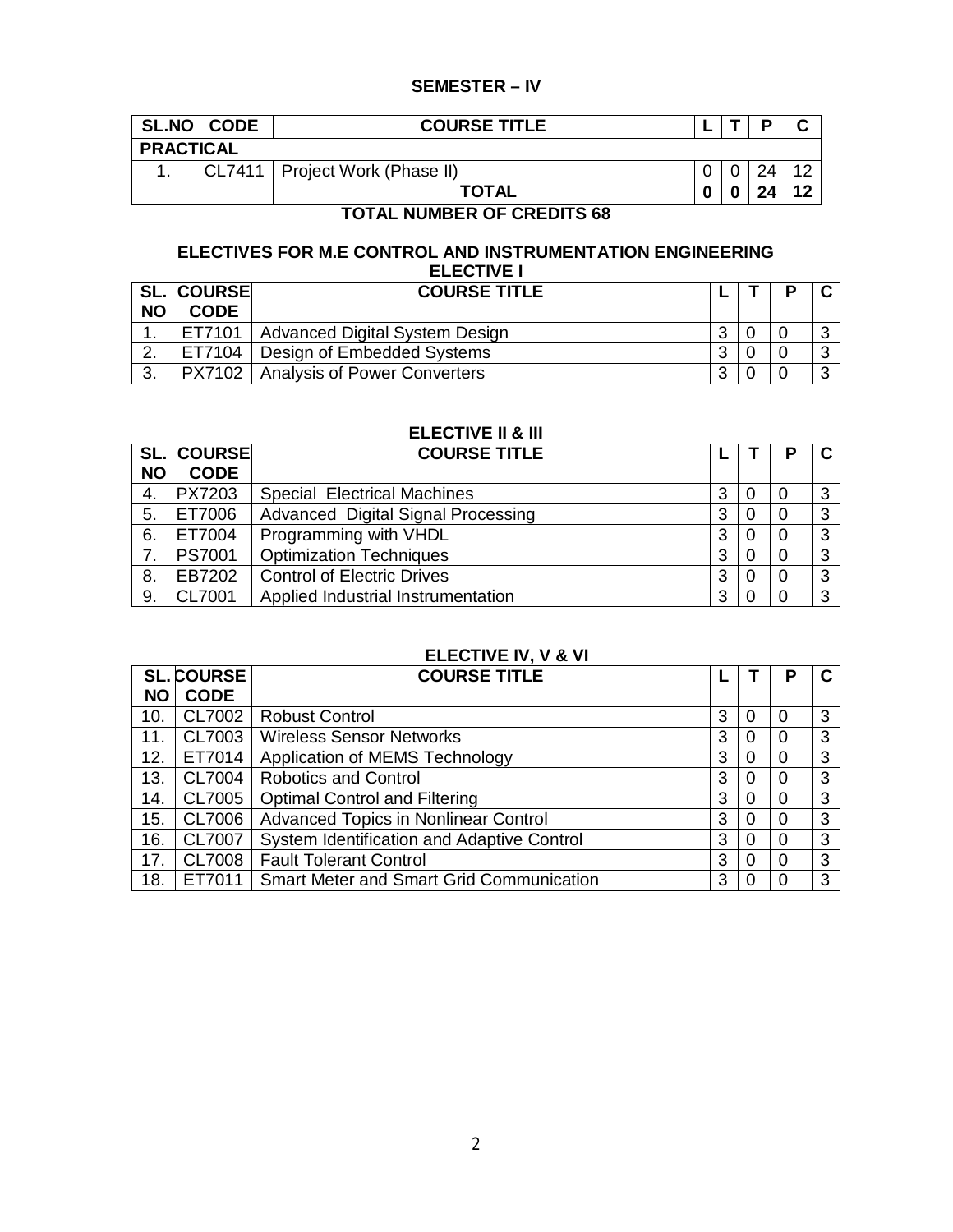## **MA7163 APPLIED MATHEMATICS FOR ELECTRICAL ENGINEERS L T P C 3 1 0 4**

# **OBJECTIVES:**

- To develop the ability to apply the concepts of Matrix theory and Linear programming in Electrical Engineering problems.
- To achieve an understanding of the basic concepts of one dimensional random variables and apply in electrical engineering problems.
- To familiarize the students in calculus of variations and solve problems using Fourier transforms associated with engineering applications.

#### **UNIT I MATRIX THEORY (9+3)**

The Cholesky decomposition - Generalized Eigen vectors, Canonical basis - QR factorization - Least squares method - Singular value decomposition.

# **UNIT II CALCULUS OF VARIATIONS (9+3)**

Concept of variation and its properties – Euler's equation – Functional dependant on first and higher order derivatives – Functionals dependant on functions of several independent variables – Variational problems with moving boundaries – problems with constraints - Direct methods: Ritz and Kantorovich methods.

# **UNIT III ONE DIMENSIONAL RANDOM VARIABLES (9+3)**

Random variables - Probability function – moments – moment generating functions and their properties – Binomial, Poisson, Geometric, Uniform, Exponential, Gamma and Normal distributions – Function of a Random Variable.

# **UNIT IV LINEAR PROGRAMMING (9+3)**

Formulation – Graphical solution – Simplex method – Two phase method - Transportation and Assignment Models

# **UNIT V FOURIER SERIES (9+3)**

Fourier Trigonometric series: Periodic function as power signals – Convergence of series – Even and odd function: cosine and sine series – Non-periodic function: Extension to other intervals - Power signals: Exponential Fourier series – Parseval's theorem and power spectrum – Eigen value problems and orthogonal functions – Regular Sturm-Liouville systems – Generalized Fourier series.

#### **REFERENCES:**

- 1. Richard Bronson, "Matrix Operation", Schaum's outline series, 2<sup>nd</sup> Edition, McGraw Hill, 2011.
- 2. Gupta, A.S., Calculus of Variations with Applications, Prentice Hall of India Pvt. Ltd., New Delhi, 1997.
- 3. Oliver C. Ibe, "Fundamentals of Applied Probability and Random Processes, Academic Press, (An imprint of Elsevier), 2010.
- 4. Taha, H.A., "Operations Research, An introduction", 10<sup>th</sup> edition, Pearson education, New Delhi, 2010.
- 5. Andrews L.C. and Phillips R.L., Mathematical Techniques for Engineers and Scientists, Prentice Hall of India Pvt.Ltd., New Delhi, 2005.
- 6. Elsgolts, L., Differential Equations and the Calculus of Variations, MIR Publishers, Moscow, 1973.

**L:45 +T: 15 TOTAL: 60 PERIODS**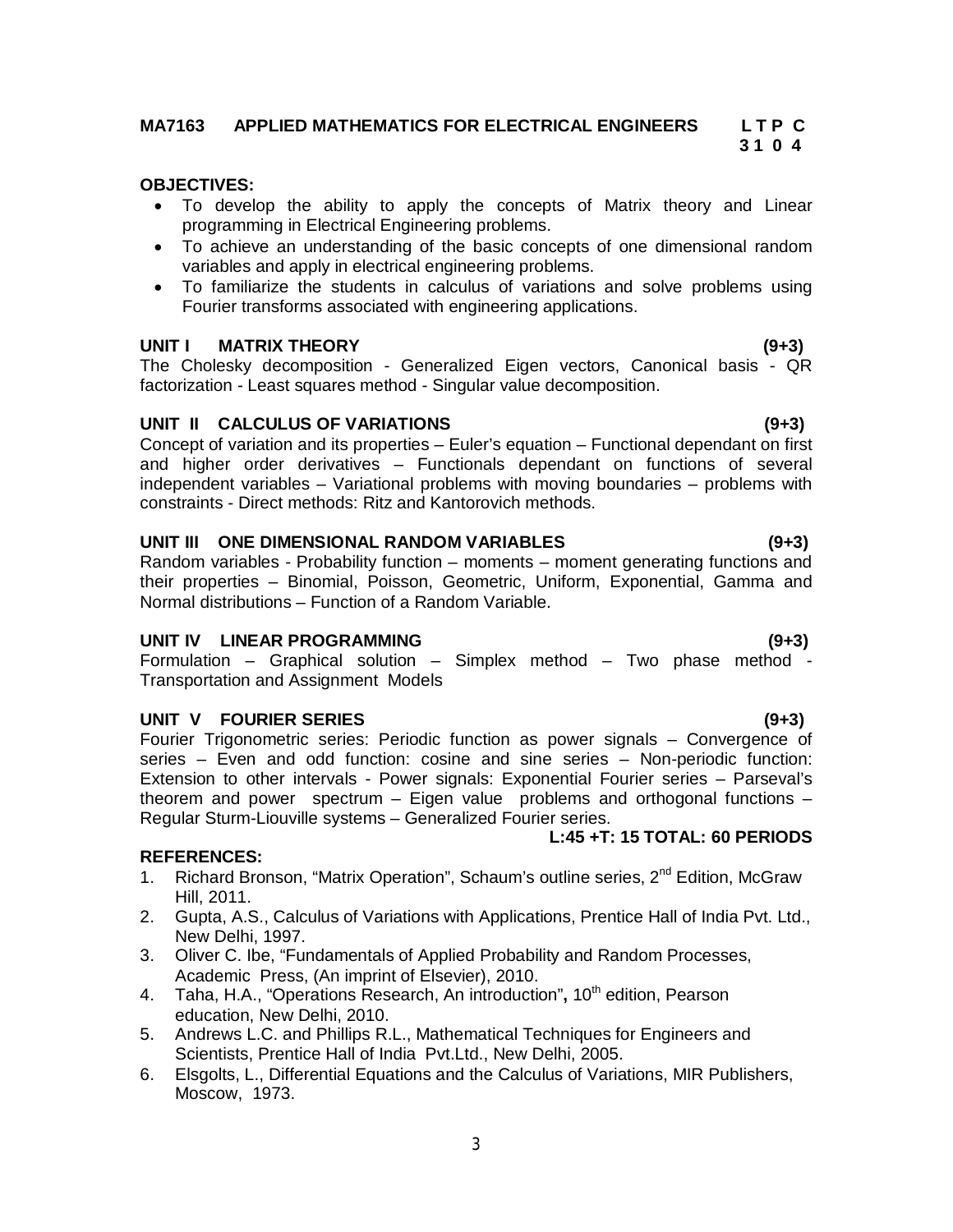- 7. Grewal, B.S., Higher Engineering Mathematics, 42<sup>nd</sup> edition, Khanna Publishers, 2012.
- 8. O'Neil, P.V., Advanced Engineering Mathematics, Thomson Asia Pvt. Ltd., Singapore, 2003.
- 9. Johnson R. A. and Gupta C. B., "Miller & Freund's Probability and Statistics for Engineers", Pearson Education, Asia, 7<sup>th</sup> Edition, 2007.

### **CL7101 CONTROL SYSTEM DESIGN LT P C**

# **3 1 0 4**

# **OBJECTIVES**

- To impart knowledge on performance specification, limitations and structure of controllers
- To impart knowledge on design of controllers using root-locus and frequency domain techniques
- To introduce the techniques of extending the theory on continuous systems to discrete time systems
- To introduce design in discrete state space systems
- To introduce the linear quadratic regulator and estimation in the presence of noise

### **UNIT I BASICS AND ROOT-LOCUS DESIGN 9**

Design specifications-sensitivity and stability- Limitations- Controller structure- one and two degrees of freedom- PID controllers and Lag-lead compensators- Root locus design-Design examples

# **UNIT II FREQUENCY RESPONSE BASED DESIGN 9**

PID controllers and Lag-lead compensators – Design using Bode plots- use of Nyquist plots and Routh-Hurwitz Criterion-Design examples

#### **UNIT III DESIGN IN DISCRETE DOMAIN 9**

Sample and Hold devices -Discretisation - Effect of sampling on transfer function – Discrete root locus, Nyquist plots –Jury's stability test- Direct discrete design -Design examples

# **UNIT IV DISCRETE STATE VARIABLE DESIGN 9**

Effect of sampling on Controlability, observability- state and output feedback- observers estimated state feedback –Design examples

# **UNIT V LQR AND LQG DESIGN 9**

Formulation of LQR problem- Pontryagin's minimum principle and Hamiltonian solutions-Ricatti's equation – Optimal estimation- Kalman filter –solution to continuous and discrete systems - Design examples.

# **L=45, T=15, TOTAL= 60 PERIODS**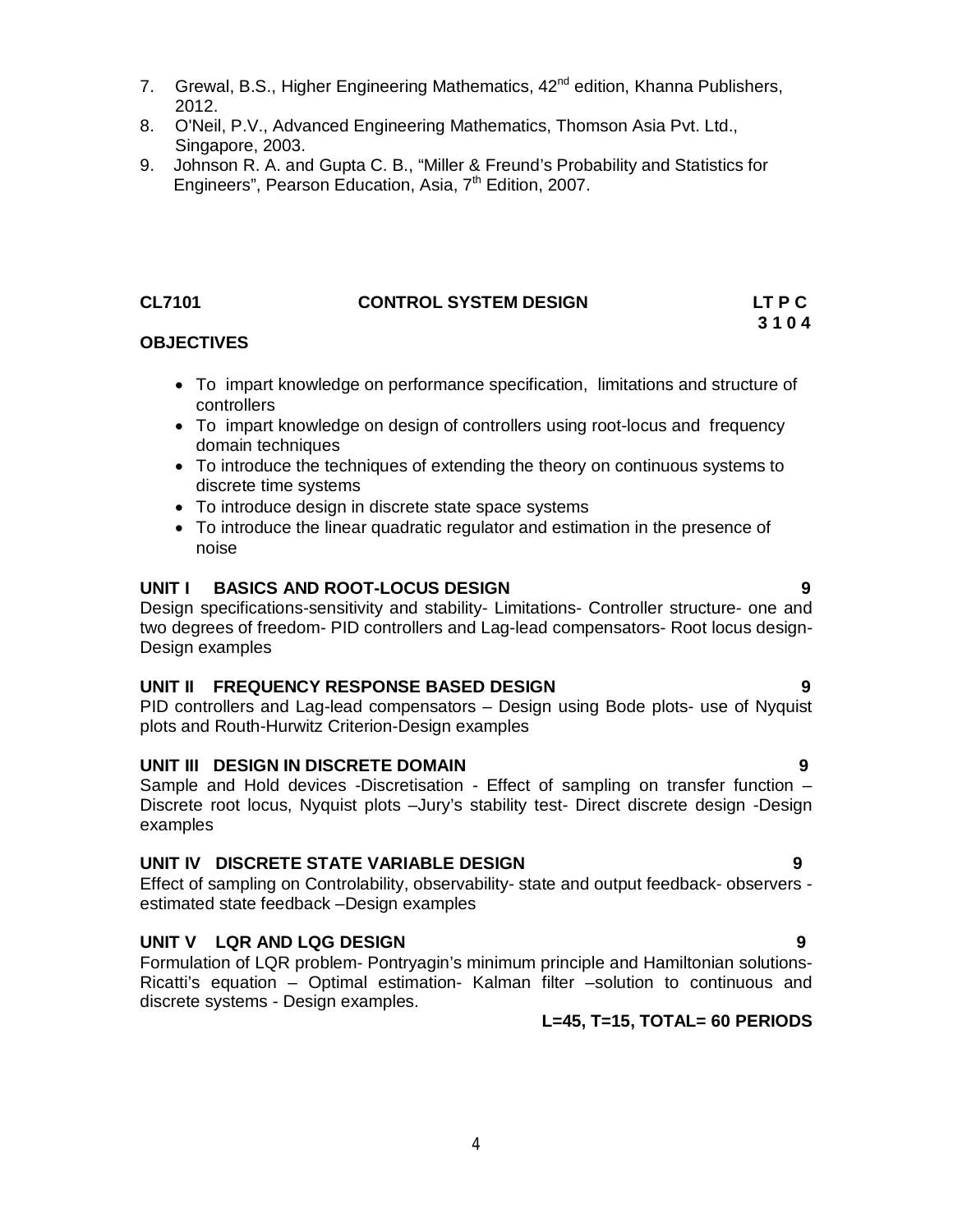# **REFERENCES**

- 1. M. Gopal "Modern control system Theory" New Age International, 2005.
- 2. Arthur G. O. Mutambara, "Design and Analysis of Control Systems", CRC Press, Indian reprint 2009.
- 3. G. F. Franklin, J. D. Powell and A. E. Naeini "Feedback Control of Dynamic Systems", PHI (Pearson), 2002.
- 4. Graham C. Goodwin, Stefan F. Graebe and Mario E. Salgado "Control system Design", PHI (Pearson), 2003.
- 5. G. F. Franklin, J. D. Powell and M Workman, "Digital Control of Dynamic Systems", PHI (Pearson), 2002.
- 6. B.D.O. Anderson and J.B. Moore., 'Optimal Filtering', Prentice hall Inc., N.J., 1979.
- 7. Loan D. Landau, Gianluca Zito," Digital Control Systems, Design, Identification and Implementation", Springer, 2006.
- 8. Benjamin C. Kuo "Digital control systems", Oxford University Press, 2004.

# **CL7102 TRANSDUCERS AND MEASUREMENTS L T P C**

 **3 1 0 4**

### **OBJECTIVES**

- To introduce the resistive, inductive and capacitive transducers and their transduction principles
- To educate on magnetic transducer elements
- Study of acoustic, mechanical and flow metering elements , their working principle
- To introduce various optical sensors, their transduction principles and their applications
- To introduce various advanced and miniature sensors and their applications

### **UNIT I RESISTIVE, INDUCTIVE AND CAPACITIVE ELEMENTS 9**

Potentiometric, strain-gage and electrode elements – Inductive and Capacitive elements: structures, equivalent circuits and characteristics, single, differential and angle displacement elements, displacement to phase converters, and proximity elements, magnetostrictive elements, temperature instabilities and features.

#### **UNIT II TRANSFORMER, ELECTRODYNAMIC, SERVO AND RESONANT ELEMENTS 9**

Transformer elements: Single core, differential, rotating coil and synchro transformers, weak-field sensors - Electrodynamic elements: Moving-coil, variable-reluctance- - Resonant elements: vibrating strings, vibrating beams, vibrating cylinders, piezoelectric resonators, acoustical resonators, microwave cavity resonators.

#### **UNIT III MECHANICAL, ACOUSTICAL AND FLOWMETERING ELEMENTS 9**

Stresses state of diaphragm, dynamic characteristics of diaphragm, temperature drifts, sensitivity drifts, sensitivity to acceleration – Inertial mass elements: sensing and transduction elements of flowmeters, electromagnetic flowmeters, nanoelectrode electromagnetic flowmeters -ultrasonic elements – Acoustical elements: acoustical filters.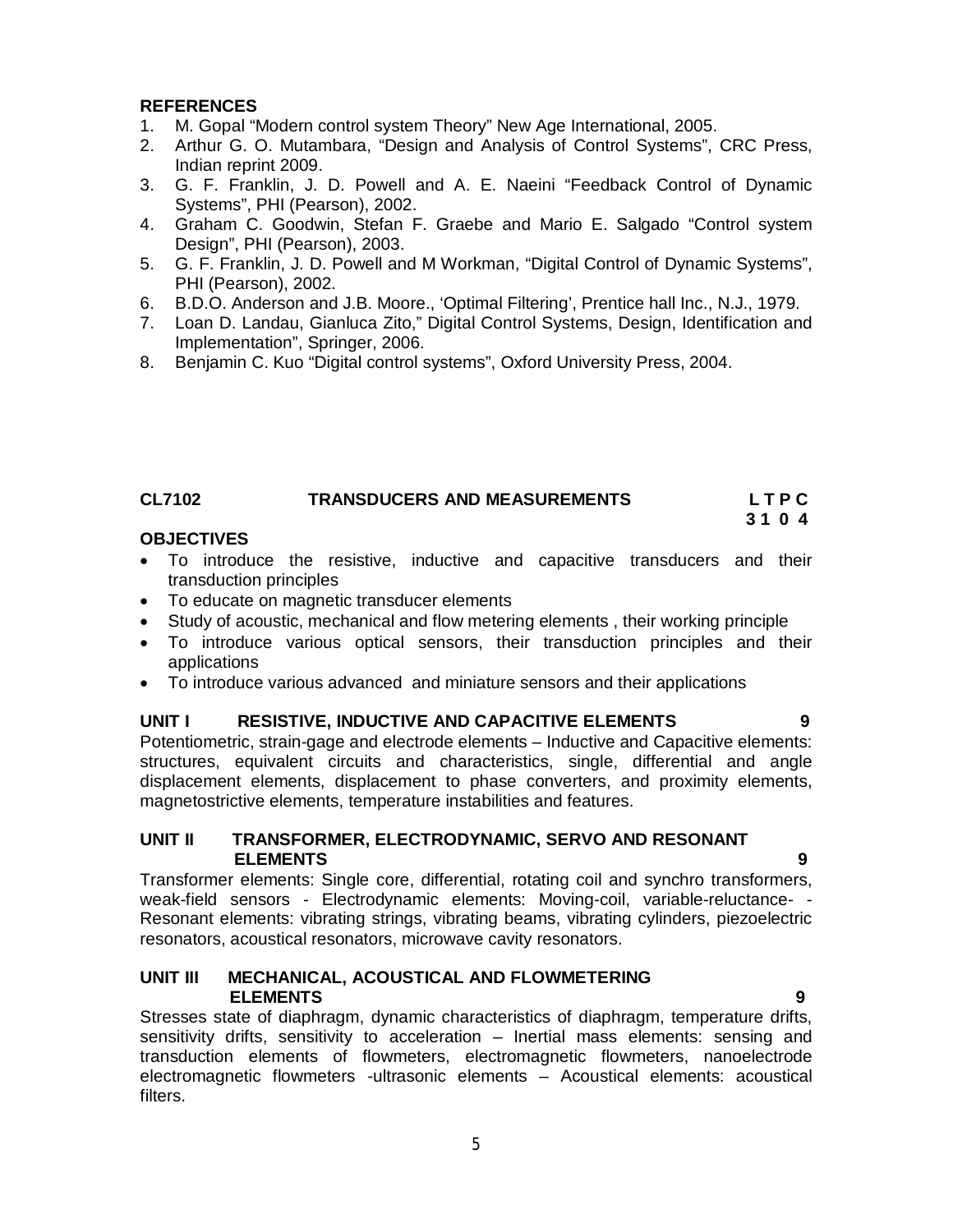# **UNIT IV OPTICAL MICROSTRUCTURE SENSORS 9**

Photo detectors: Thermal detectors, pneumatic detectors, pyroelectric detectors, photoemissive devices, photo conductive detectors, photo diodes, avalanche photo diodes, schottky photo diodes, photo transistors – Fiber optic sensors: Fibers as light guides, reflection sensors, Intrinsic multimode sensor, temperature sensor, phase modulated sensor, fiber optic gyroscopes and other fiber sensors

### **UNIT V MISCELLANEOUS MINIATURE SENSORS 9**

Magnetic sensors: Hall Effect sensors, magnetoresistors and other sensors – Solid state chemical sensors: Silicon based sensors, metal oxide sensors, solid electrolyte sensors, membranes – Electromechanical micro sensors and basic factors of design

### **REFERENCES:**

- 1. Alexander D Khazan, "Transducers and their elements Design and application", PTR Prentice Hall, 1994.
- 2. Pavel Ripka and Alois Tipek,"Modern sensors hand book", Instrumentation and measurement series, ISTE Ltd., 2007.
- 3. David Fraden. , PHI, 2004 " Hand book of Modern Sensors, Physics,Design and Applications", Third Edition, Springer India Pvt.Ltd, 2006.

# **OBJECTIVES**

- To educate on modeling and representing systems in state variable form
- To educate on solving linear and non-linear state equations
- To illustrate the role of controllability and observability
- To educate on stability analysis of systems usig Lyapunov's theory
- To educate on modal concepts and design of state and output feedback controllers and estimators

# **UNIT I STATE VARIABLE REPRESENTATION 9**

Introduction-Concept of State-State equation for Dynamic Systems -Time invariance and linearity- Non uniqueness of state model-State Diagrams - Physical System and State Assignment.

# **UNIT II SOLUTION OF STATE EQUATIONS 9**

Existence and uniqueness of solutions to Continuous-time state equations-Solution of Nonlinear and Linear Time Varying State equations-Evaluation of matrix exponential-System modes- Role of Eigenvalues and Eigenvectors.

# **UNIT III CONTROLLABILITY AND OBSERVABILITY 9**

Controllability and Observability-Stabilizability and Detectability-Test for Continuous time Systems- Time varying and Time invariant case-Output Controllability-Reducibility-System Realizations.

# **L=45, T=15 TOTAL : 60 PERIODS**

#### **CL7103 SYSTEM THEORY L T P C 3 0 0 3**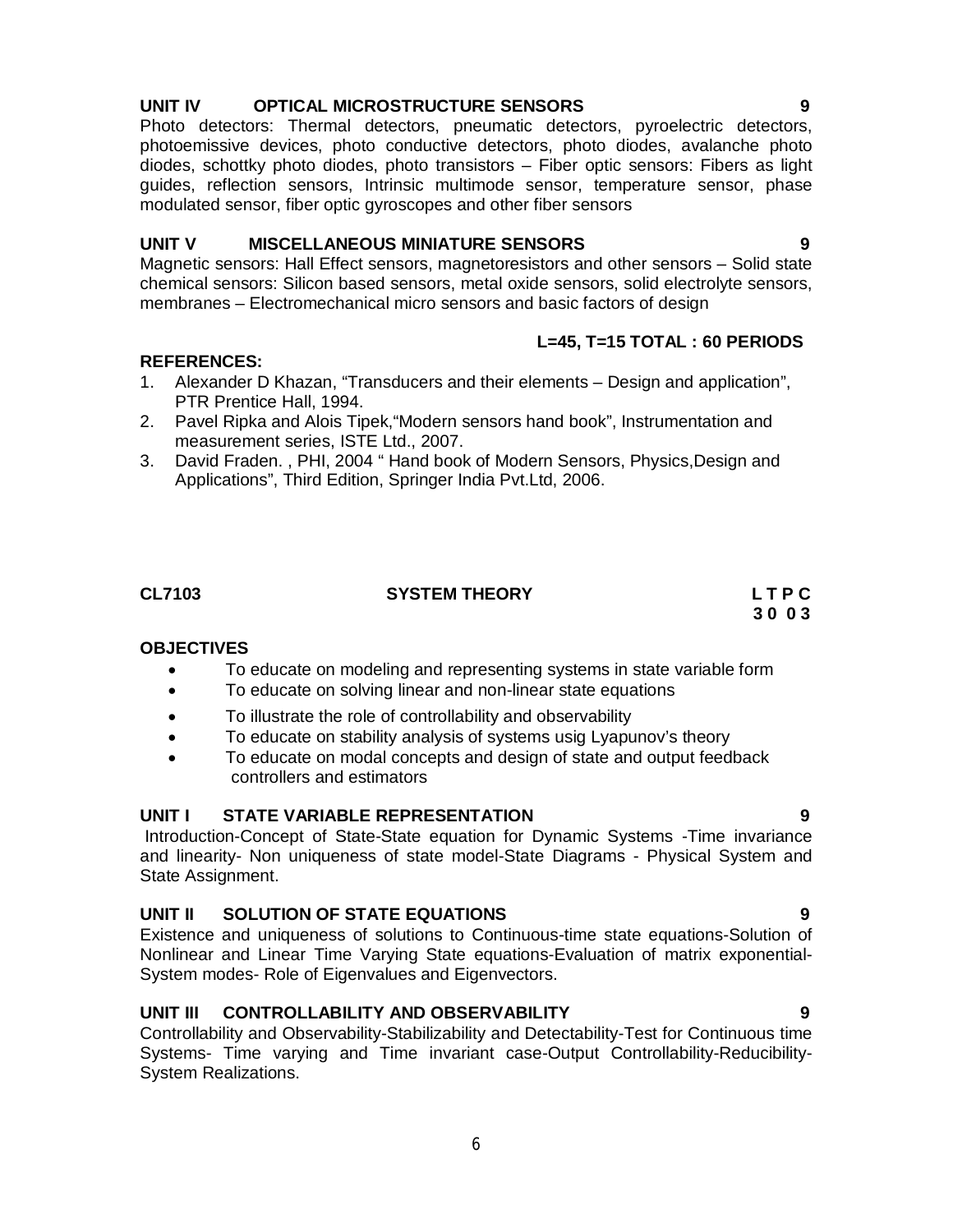### **UNIT IV STABILTY 9**

Introduction-Equilibrium Points-Stability in the sense of Lyapunov-BIBO Stability-Stability of LTI Systems-Equilibrium Stability of Nonlinear Continuous Time Autonomous Systems-The Direct Method of Lyapunov and the Linear Continuous-Time Autonomous Systems-Finding Lyapunov Functions for Nonlinear Continuous Time Autonomous Systems-Krasovskii and Variable-Gradiant Method.

# **UNIT V MODAL CONTROL 9**

Introduction-Controllable and Observable Companion Forms-SISO and MIMO Systems-The Effect of State Feedback on Controllability and Observability-Pole Placement by State Feedback for both SISO and MIMO Systems-Full Order and Reduced Order Observers.

### **TOTAL : 45 PERIODS**

### **REFERENCES:**

- 1. M. Gopal, "Modern Control System Theory", New Age International, 2005.
- 2. K. Ogatta, "Modern Control Engineering", PHI, 2002.
- 3. John S. Bay, "Fundamentals of Linear State Space Systems", McGraw-Hill, 1999.
- 4. D. Roy Choudhury, "Modern Control Systems", New Age International, 2005.
- 5. John J. D'Azzo, C. H. Houpis and S. N. Sheldon, "Linear Control System Analysis and Design with MATLAB", Taylor Francis, 2003.
- 6. Z. Bubnicki, "Modern Control Theory", Springer, 2005.

# **ET7102 MICROCONTROLLER BASED SYSTEM DESIGN LT P C**

 **3 0 0 3**

.

#### **OBJECTIVES**

- To expose the students to the fundamentals of microcontroller based system design.
- To teach I/O and RTOS role on microcontroller.
- To impart knowledge on PIC Microcontroller based system design.
- To introduce Microchip PIC 8 bit peripheral system Design
- To give case study experiences for microcontroller based applications.

#### **UNIT I 8051 ARCHITECTURE 9**

Architecture – memory organization – addressing modes – instruction set – Timers - Interrupts - I/O ports, Interfacing I/O Devices – Serial Communication.

#### **UNIT II 8051 PROGRAMMING 9**

Assembly language programming – Arithmetic Instructions – Logical Instructions –Single bit Instructions – Timer Counter Programming – Serial Communication Programming Interrupt Programming – RTOS for 8051 – RTOSLite – FullRTOS – Task creation and run – LCD digital clock/thermometer using FullRTOS.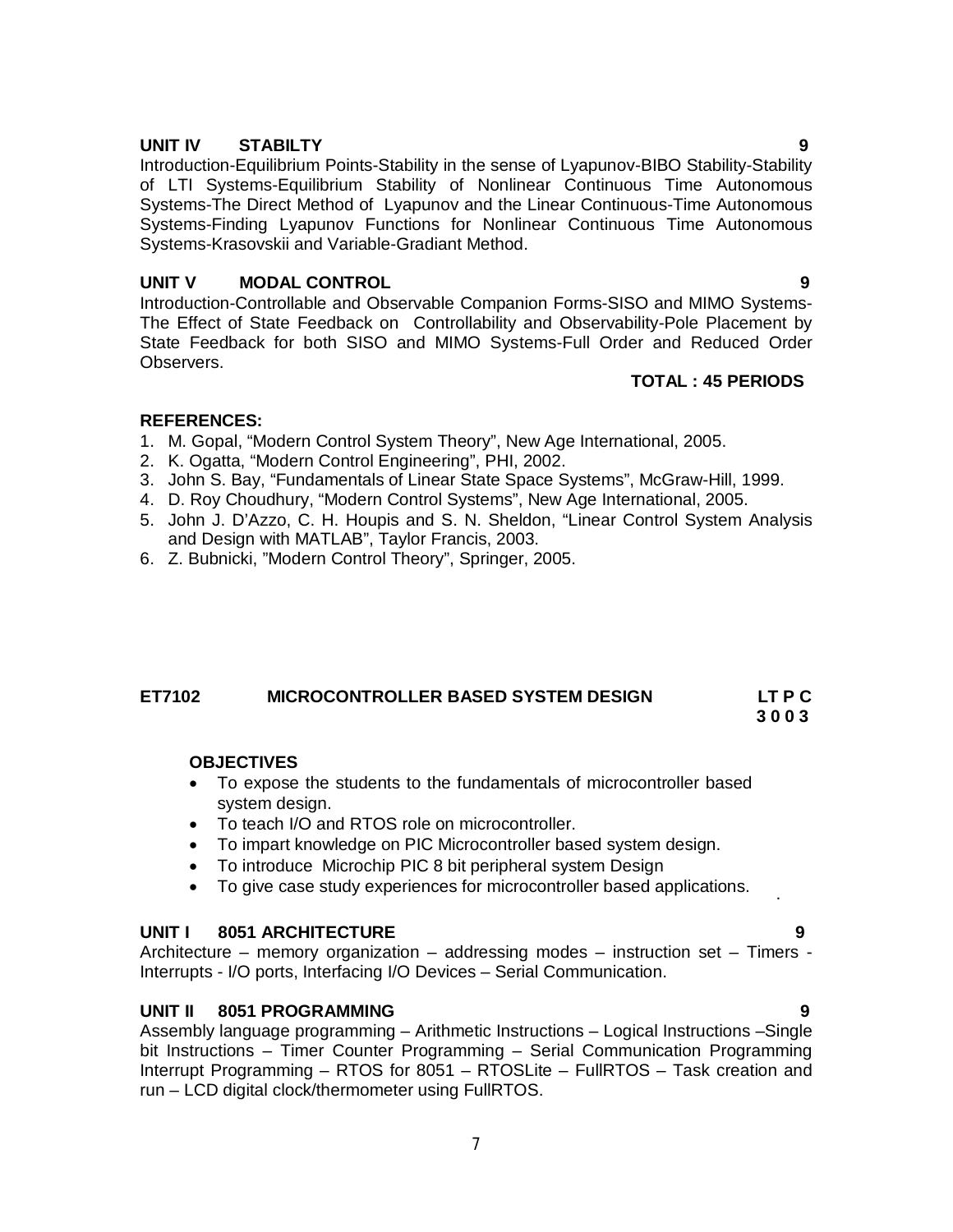## **UNIT III PIC MICROCONTROLLER 9**

Architecture – memory organization – addressing modes – instruction set – PIC progrmming in Assembly & C –I/O port, Data Conversion, RAM & ROM Allocation, Timer programming, MP-LAB.

# **UNIT IV PERIPHERAL OF PIC MICROCONTROLLER 9**

Timers – Interrupts, I/O ports- I2C bus-A/D converter-UART- CCP modules -ADC, DAC and Sensor Interfacing –Flash and EEPROM memories.

# **UNIT V SYSTEM DESIGN – CASE STUDY 9**

Interfacing LCD Display – Keypad Interfacing - Generation of Gate signals for converters and Inverters - Motor Control – Controlling DC/ AC appliances – Measurement of frequency - Stand alone Data Acquisition System.

# **REFERENCES:**

# **TOTAL : 45 PERIODS**

- 1. Muhammad Ali Mazidi, Rolin D. Mckinlay, Danny Causey ' PIC Microcontroller and Embedded Systems using Assembly and C for PIC18', Pearson Education 2008
- 2. John Iovine, 'PIC Microcontroller Project Book ', McGraw Hill 2000
- 3. Myke Predko, "Programming and customizing the 8051 microcontroller", Tata McGraw Hill 2001.
- 4. Muhammad Ali Mazidi, Janice G. Mazidi and Rolin D. McKinlay, 'The 8051 Microcontroller and Embedded Systems' Prentice Hall, 2005.
- 5. Rajkamal,".Microcontrollers-Architecture,Programming,Interfacing & System Design",2ed,Pearson,2012.
- 6. I Scott Mackenzie and Raphael C.W. Phan, "The Micro controller", Pearson, Fourth edition 2012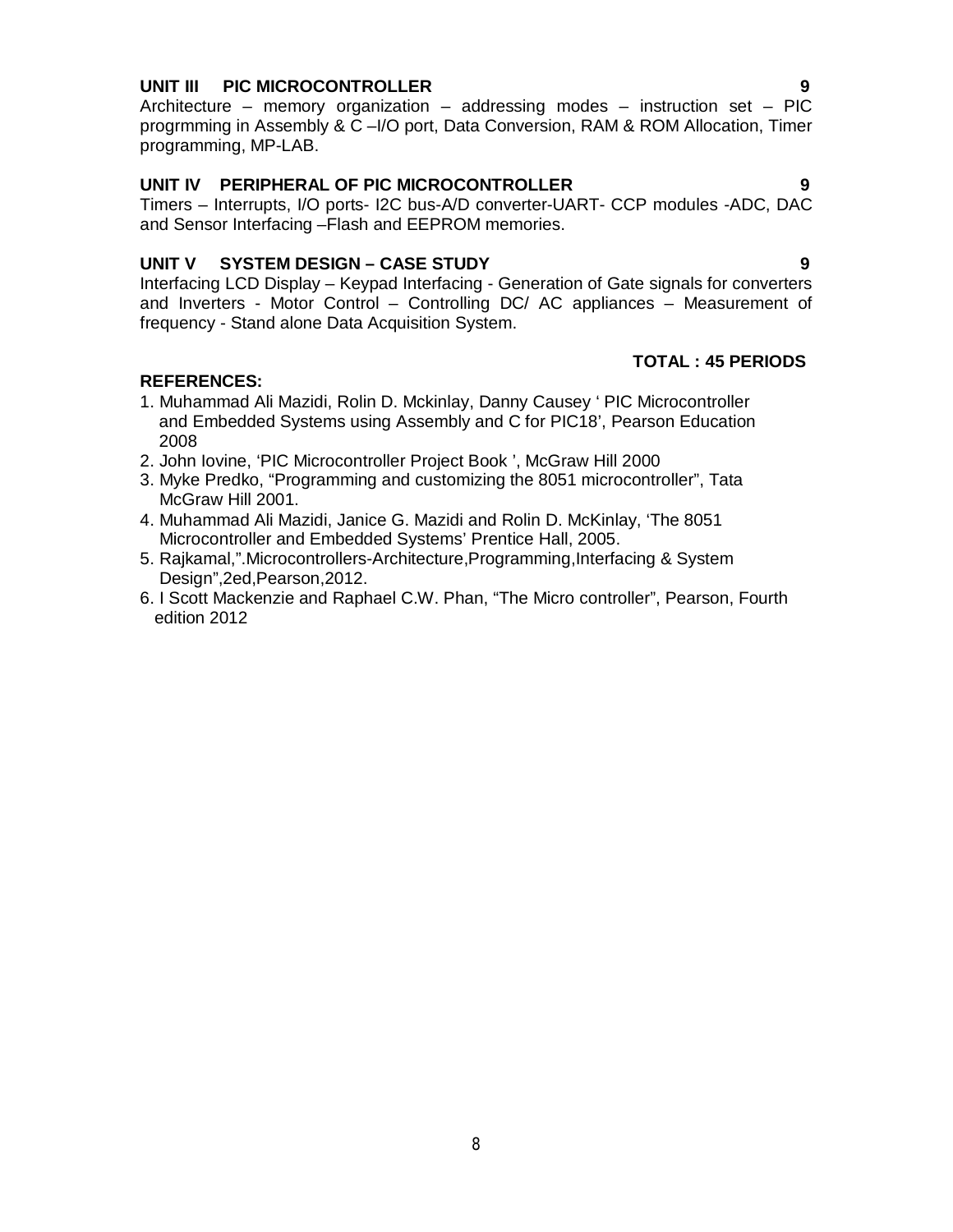# **CL7201 PROCESS DYNAMICS AND CONTROL L T P C**

## **OBJECTIVES**

- To give an overview of the features associated with Industrial Type PID Controller such as reset windup, bumpless auto-manual transfer, proportional kick and derivative kick.
- To make the students understand the various PID tuning methods
- To elaborate different types of control schemes such as cascade control, feedforward control etc.
- To educate on multivariable systems and multi-loop control
- To educate on various industrial processes

### **UNIT I PROCESS DYNAMICS & CONTROL ACTIONS 9**

Need for process control – Hierarchical decomposition of Control Functions - Continuous and batch processes – P&ID diagram - Self regulation - Interacting and non-interacting systems - Mathematical model of Level, Flow and Thermal processes – Lumped and Distributed parameter models – Linearization of nonlinear systems - Characteristic of ON-OFF, P, P+I, P+D and P+I+D control modes – Digital PID algorithm – Auto/manual transfer - Reset windup – Practical forms of PID Controller

#### **UNIT II PID CONTROLLER TUNING – SINGLE LOOP REGULATORY CONTROL 9**

Evaluation criteria – IAE, ISE, ITAE and  $\frac{1}{4}$  decay ratio – Tuning - Process reaction curve method- Z-N and Cohen-Coon methods, Continuous cycling method and Damped oscillation method – optimization methods – Auto tuning.

#### **UNIT III ENHANCEMENT TO SINGLE LOOP REGULATORY CONTROL & MODEL BASED CONTROL SCHEMES**

Cascade control – Split-range - Feed-forward control – Ratio control – Inferential control –– override control - Smith predictor control scheme - Internal Model Controller - IMC PID controller – Single Loop Dynamic Matrix Control – Generalized Predictive Control

### **UNIT IV MULTIVARIABLE SYSTEMS & MULTI-LOOP REGULATORY CONTROL**

Multivariable Systems – Transfer Matrix Representation – Poles and Zeros of MIMO System -Multi-loop Control - Introduction – Process Interaction – Pairing of Inputs and Outputs -The Relative Gain Array (RGA) – Properties and Application of RGA - Multi-loop PID Controller - Decoupling Control

# **UNIT V CASE –STUDIES 9**

Introduction to Multivariable control – Multivariable PID Controller –Predictive PID Control - Control Schemes for Distillation Column, CSTR, Four-tank system and pH .

# **TOTAL 45 PERIODS**

 **9**

**9**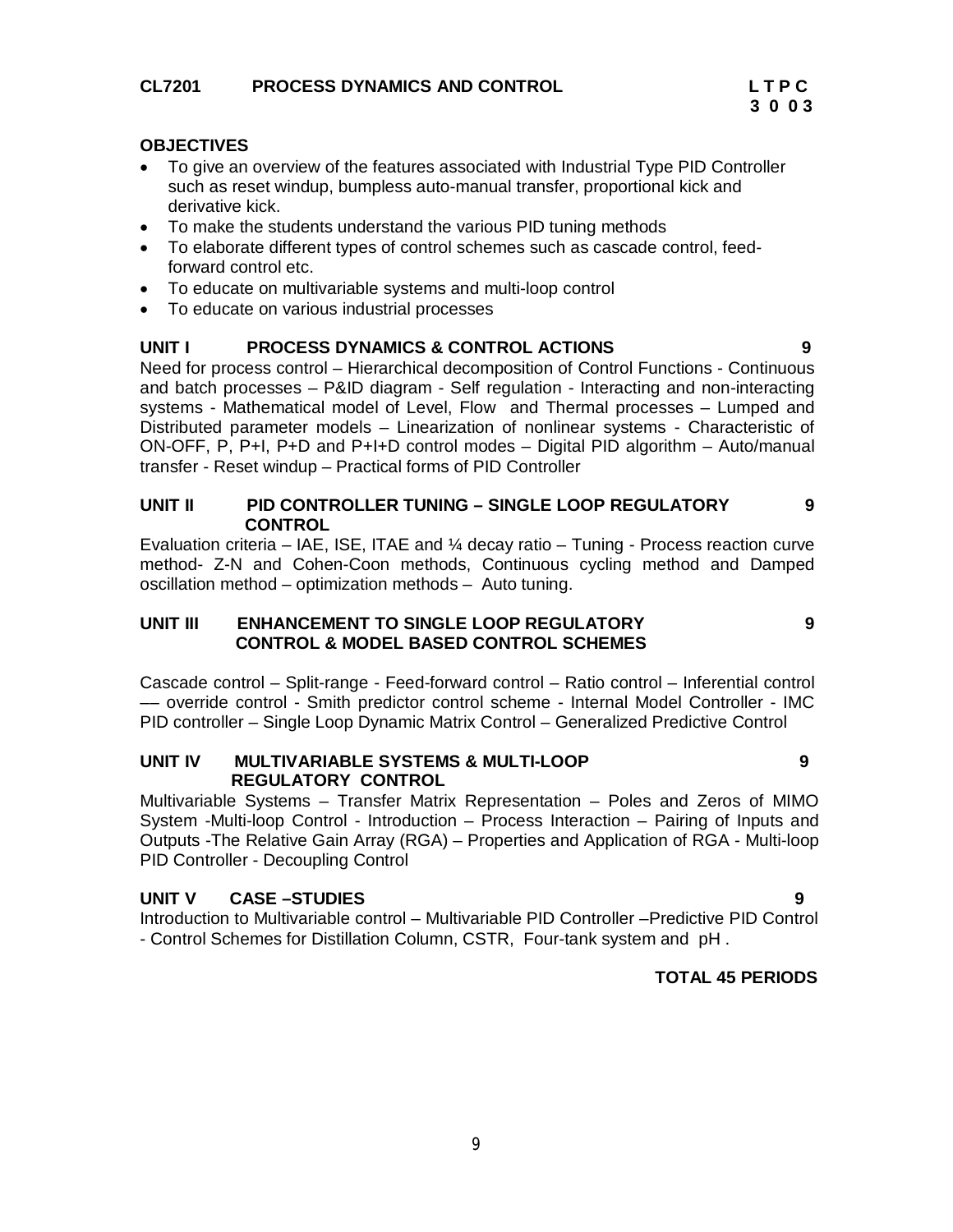### **REFERENCES**

- 1. B.Wayne Bequette, "Process Control: Modeling, Design, and Simulation", Prentice Hall of India, 2004.
- 2. George Stephanopolus, "Chemical Process Control", Prentice Hall India, 2006.
- 3. Dale E. Seborg , Duncan A. Mellichamp , Thomas F. Edgar, and Francis J. Doyle, III "Process Dynamics and Control", John Wiley and Sons, 3rd Edition, 2010.
- 4. Jose A. Romagnoli and Ahmet Palazoglu , "Introduction to Process Control", CRC Press, Taylor and Francis Group, Second Edition, First Indian Reprint, 2010.
- 5. Coleman Brosilow and Babu Joseph, "Techniques of Model-based Control", Prentice Hall International Series, PTR, New Jersey, 2001.
- 6. Pertrezeulla, "Programmable Controllers", McGraw-Hill, 1989
- 7. Chidambarm. M, "Computer control of processes", Narosa Publications, 2002.

#### **CL7202 INDUSTRIAL AUTOMATION L T P C**

#### **OBJECTIVES**

- To educate on design of signal conditioning circuits for various applications
- To educate on signal transmission techniques and their design
- Study of components used in data acquisition systems interface techniques
- To educate on the components used in distributed control systems
- To introduce the communication buses namely field bus and profibus.

#### **UNIT I DESIGN OF SIGNAL CONDITIONING AND TRANSMISSION 9**

Design of V/I Converter and I/V Converter- Analog and Digital filter design and Adaptive filter design – Signal conditioning circuit for pH measurement, Level Measurement –Temperature measurement: Thermocouple, RTD and Thermistor - Cold Junction Compensation and Linearization – software and Hardware approaches **-** Electrical, Pneumatic and fibre optic transmissions-Digital transmission protocols-Study of 2 wire and 4 wire transmitters – Design of RTD based Temperature Transmitter, Thermocouple based Temperature Transmitter, Capacitance based Level Transmitter and Smart Flow Transmitters-smart sensors.

#### **UNIT II DATA ACQUISITION AND INSTRUMENT INTERFACE 9**

Programming and simulation of Building block of instrument Automation system – Signal analysis, I/O port configuration with instrument bus protocols - ADC, DAC, DIO, counters & timers, PC hardware structure, timing, interrupts, DMA, software and hardware installation, current loop, RS 232/RS485, GPIB, USB protocols,

# **UNIT III PLC AND SCADA 9**

Evolution of PLC – Sequential and Programmable controllers – Architecture – Programming of PLC – Relay logic and Ladder logic – Functional blocks – Communication Networks for PLC. PLC based control of processes – Computer control of liquid level system – heat exchanger – Smart sensors and Field bus.

SCADA:- Remote terminal units, Master station, Communication architectures and Open SCADA protocols.

# **3 0 0 3**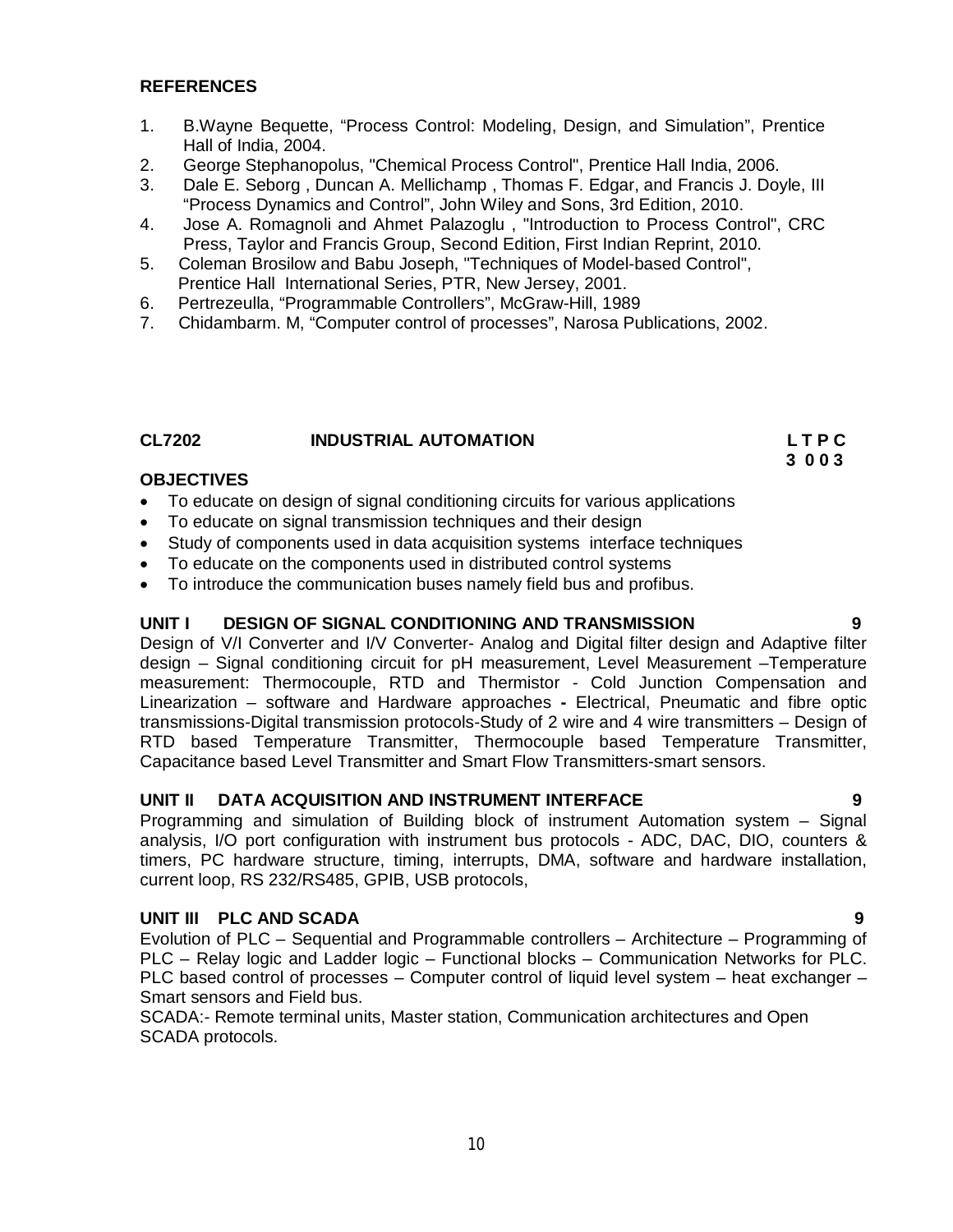# **UNIT IV DISTRIBUTED CONTROL SYSTEM 9**

Evolution - Different architectures - Local control unit - Operator Interface – Displays - Engineering interface- Study of any one DCS available in market - Factors to be considered in selecting DCS.

# **UNIT V COMMUNICATION PROTOCOLS 9**

Introduction- Evolution of signal standard – HART communication protocol – Communication modes – HART Networks – HART commands –HART and OSI models-HART applications Fieldbus:- Introduction, General Fieldbus architecture, Basic requirements of Fieldbus standard, Fieldbus topology, Interoperability and Interchangeability Profibus:- Introduction, Profibus protocol stack, Profibus communication model, Communication objects, System operation and Troubleshooting – Foundation fieldbus versus Profibus.

# **TOTAL=45 PERIODS**

# **REFERENCES**

- 1. Alan s morris "measurement and instrumentation principles", elsevier , 2006
- 2. C.j.chesmond, p.a.wilson & m.r.le pla "advanced control system technology" , viva books private limited, 1998
- 3. Patrick h.garrett "high performance instrumentation and automation" crc press, taylor & francis group, 2005

#### **CL7203 NON-LINEAR CONTROL L T P C 3 0 0 3**

# **Program Objectives**

- To impart knowledge on phase plane analysis of non-linear systems.
- To impart knowledge on Describing function based approach to non-linear systems.
- To educate on stability analysis of systems using Lyapunov's theory.
- To educate on stability analysis of systems using Lyapunov's theory.
- To introduce the concept of sliding mode control.

# **UNIT I PHASE PLANE ANALYSIS 9**

Concepts of phase plane analysis- Phase portraits- singular points- Symmetry in phase plane portraits-Constructing Phase Portraits- Phase plane Analysis of Linear and Nonlinear Systems-. simulation of phase portraits in matlab

# **UNIT II DESCRIBING FUNCTION 9**

Describing Function Fundamentals-Definitions-Assumptions-Computing Describing Functions-Common Nonlinearities and its Describing Functions-Nyquist Criterion and its Extension-Existence of Limit Cycles-Stability of limit Cycles. simulation of limit cycles in matlab

# **UNIT III LYAPUNOV THEORY 9**

Nonlinear Systems and Equilibrium Points-Concepts of Stability-Linearization and Local Stability-Lyapunov's Direct Method-Positive definite Functions and Lyapunov Functions-Equilibrium Point Theorems-Invariant Set Theorems-LTI System Analysis based on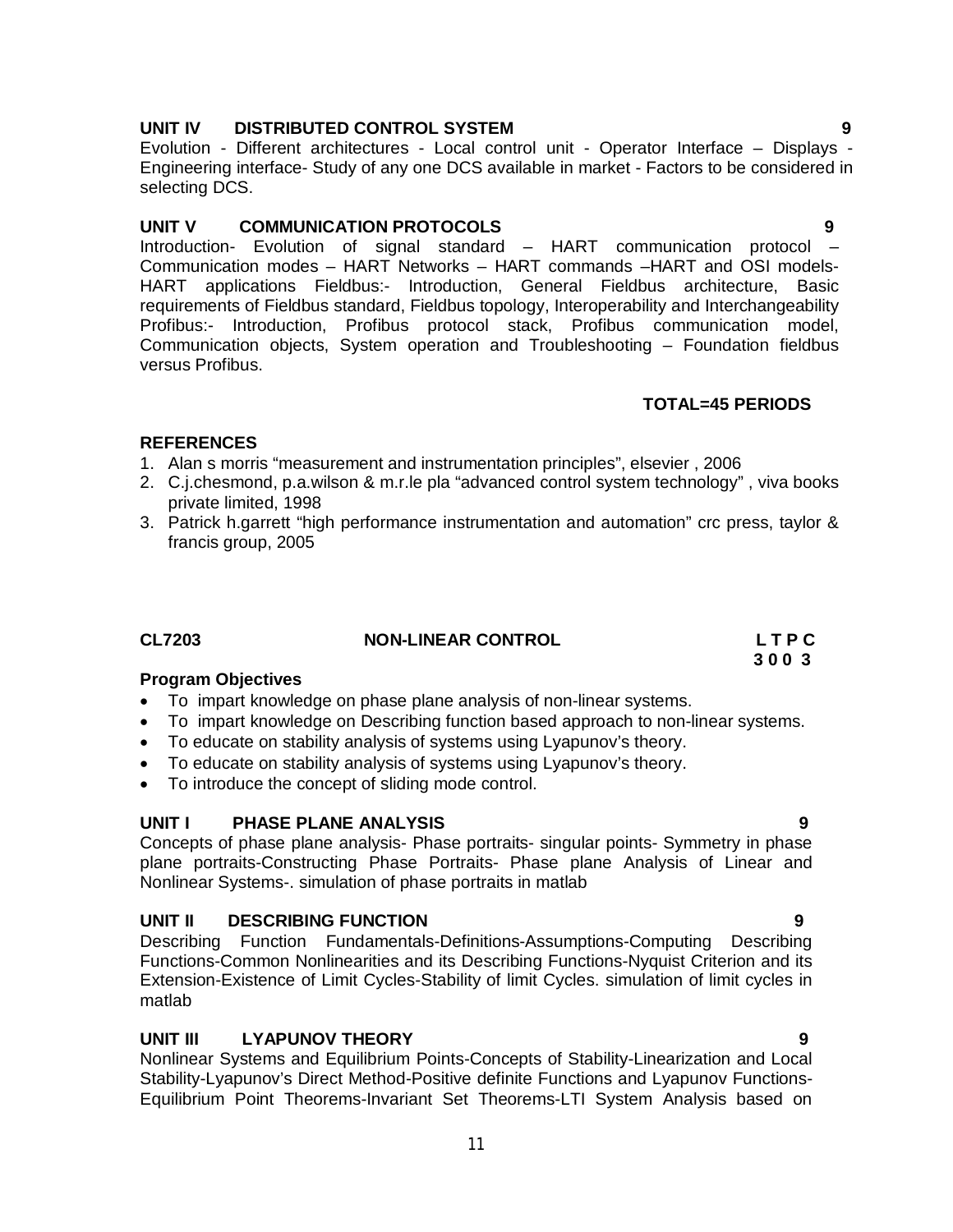Lyapunov's Direct Method-Krasovski's Method-Variable Gradient Method-Physically – Control Design based on Lyapunov's Direct Method.

# **UNIT IV FEEDBACK LINEARIZATION 9**

Feedback Linearization and the Canonical Form-Mathematical Tools-Input-State Linearization of SISO Systems- input-Output Linearization of SISO Systems-Generating a Linear Input-Output Relation-Normal Forms-The Zero-Dynamics-Stabilization and Tracking-Inverse Dynamics and Non-Minimum-Phase Systems-Feedback Linearization of MIMO Systems Zero-Dynamics and Control Design. Simulation of tracking problems in matlab

# **UNIT V SLIDING MODE CONTROL 9**

Sliding Surfaces- Continuous approximations of Switching Control laws-The Modeling/Performance Trade-Offs- MIMO Systems. simulation of sliding mode controller in matlab

# **TOTAL :45 PERIODS**

# **REFERENCES**

- 1. J A E Slotine and W Li, Applied Nonlinear control, PHI, 1991.
- 2. Hasan Khalil, "Nonlinear systems and control", Prentice Hall.
- 3. S H Zak, "Systems and control", Oxford University Press, 2003.
- 4. Torkel Glad and Lennart Ljung, "Control Theory Multivariable and Nonlinear Methods", Taylor & Francis, 2002.
- 5. G. J. Thaler, "Automatic control systems", Jaico publishers, 1993.
- 6. Felix L. Chernousko, Igor M.Ananievski, Sergey A.Reshmin, "Control of Nonlinear Dynamical Systems Methods and Applications, Springer, First Indian Reprint 2013.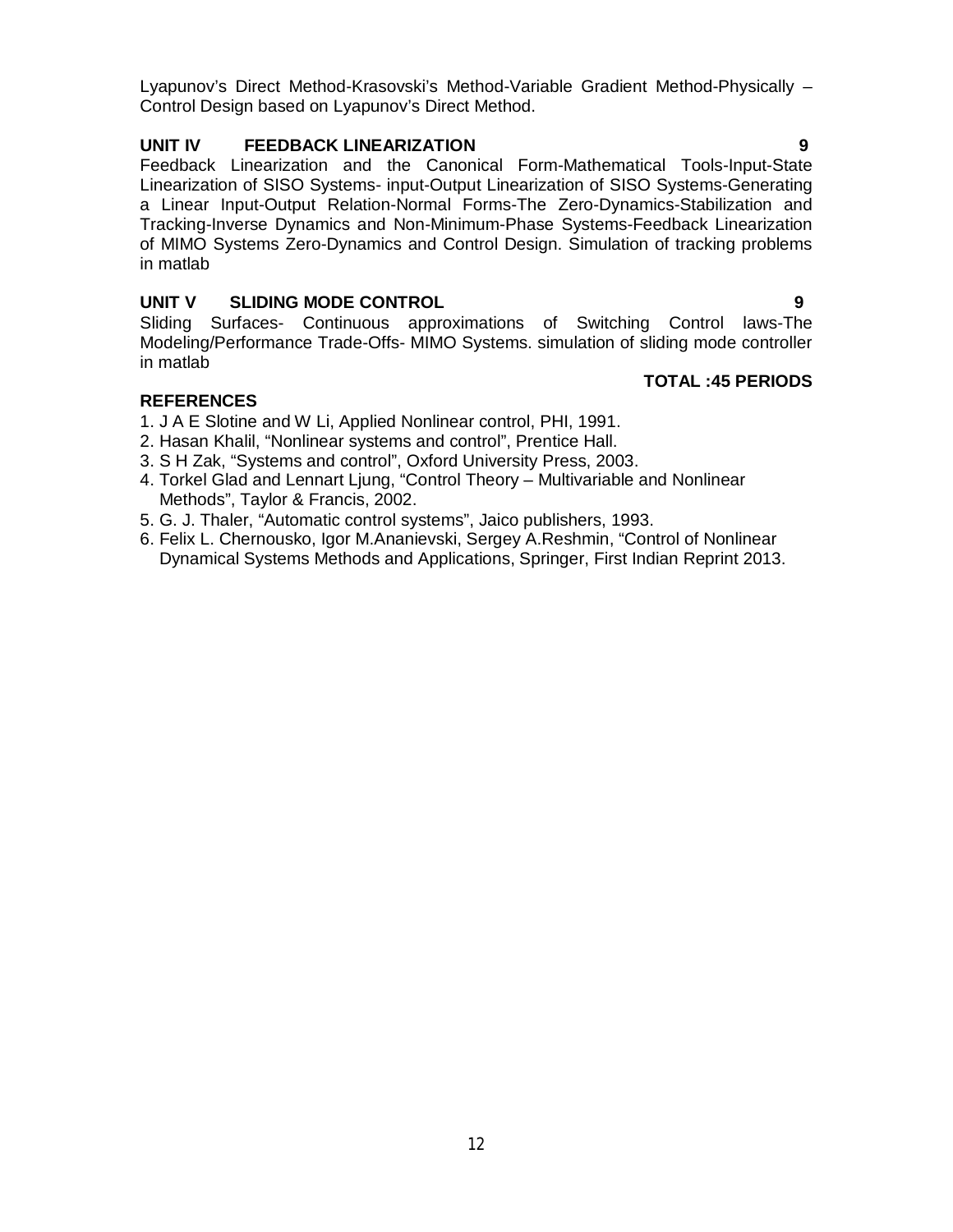## **OBJECTIVES**

- To expose the concepts of feed forward neural networks.
- To provide adequate knowledge about feed back neural networks.
- To teach about the concept of fuzziness involved in various systems.
- To expose the ideas about genetic algorithm
- To provide adequate knowledge about of FLC and NN toolbox

#### **UNIT I INTRODUCTION AND ARTIFICIAL NEURAL NETWORKS 9**

Introduction of soft computing - soft computing vs. hard computing- various types of soft computing techniques- applications of soft computing-Neuron- Nerve structure and synapse- Artificial Neuron and its model- activation functions- Neural network architecture- single layer and multilayer feed forward networks- Mc Culloch Pitts neuron model- perceptron model- Adaline and Madaline- multilayer perception model- back propogation learning methods- effect of learning rule coefficient -back propagation algorithm- factors affecting back propagation training- applications.

### **UNIT II ARTIFICIAL NEURAL NETWORKS 9**

Counter propagation network- architecture- functioning & characteristics of counter-Propagation network-Hopfield/ Recurrent network- configuration- stability constraintsassociative memory- and characteristics- limitations and applications- Hopfield v/s Boltzman machine- Adaptive Resonance Theory- Architecture- classifications-Implementation and training-Associative Memory.

#### **UNIT III FUZZY LOGIC SYSTEM 9**

Introduction to crisp sets and fuzzy sets- basic fuzzy set operation and approximate reasoning. Introduction to fuzzy logic modeling and control- Fuzzificationinferencingand defuzzification-Fuzzy knowledge and rule bases-Fuzzy modeling and control schemes for nonlinear systems. Self organizing fuzzy logic control- Fuzzy logic control for nonlinear time delay system.

# **UNIT IV GENETIC ALGORITHM 9**

Basic concept of Genetic algorithm and detail algorithmic steps-adjustment of free Parameters- Solution of typical control problems using genetic algorithm- Concept on some other search techniques like tabu search and ant colony search techniques for solving optimization problems.

# **UNIT V APPLICATIONS 9**

GA application to power system optimization problem- Case studies: Identification and control of linear and nonlinear dynamic systems using Matlab-Neural Network toolbox. Stability analysis of Neural Network interconnection systems- Implementation of fuzzy logic controller using Matlab fuzzy logic toolbox-Stability analysis of fuzzy control systems.

# **TOTAL : 45 PERIODS**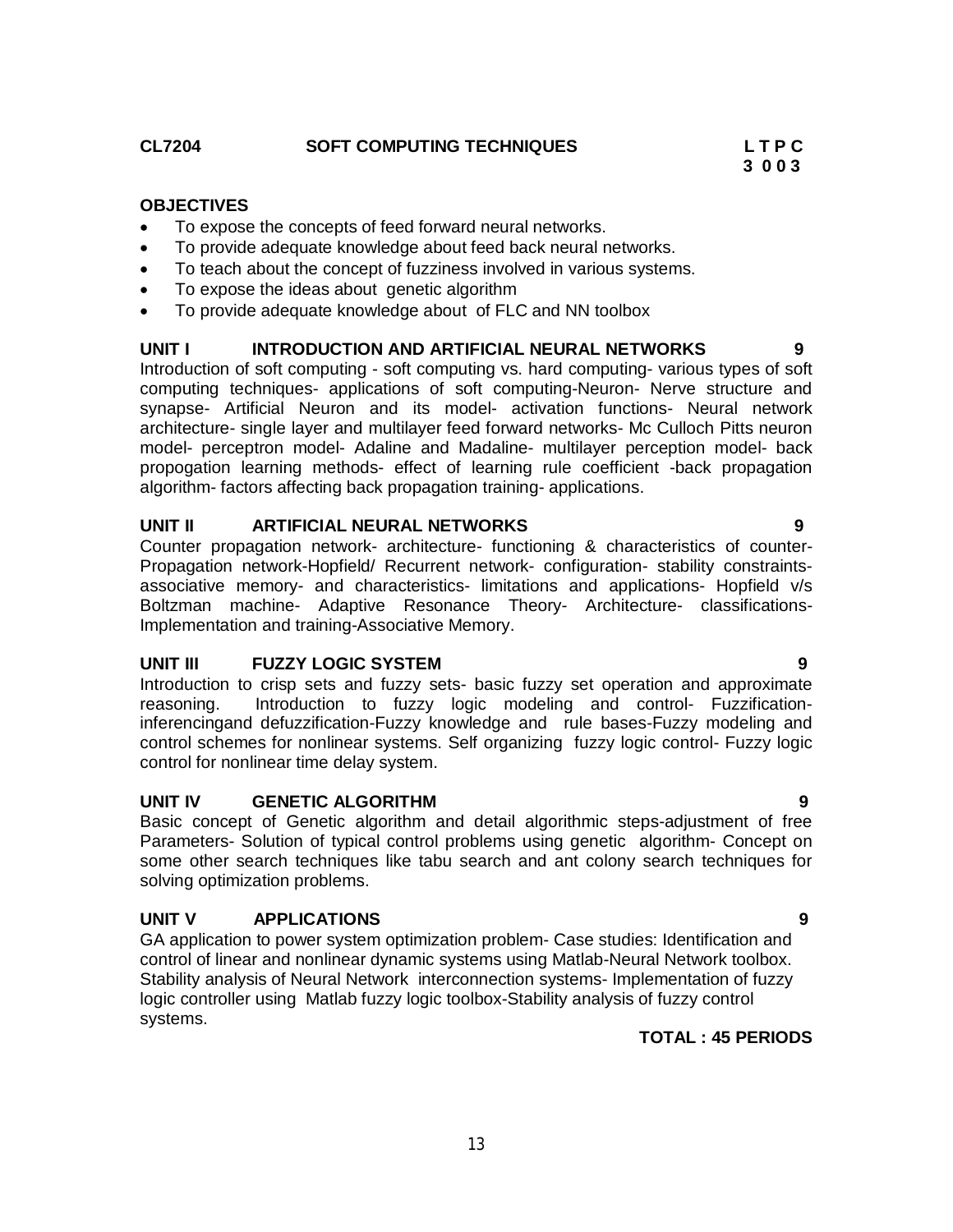### **REFERENCES**

- 1. Laurene V. Fausett, Fundamentals of Neural Networks: Architectures, Algorithms And Applications, Pearson Education,
- 2. Timothy J. Ross, "Fuzzy Logic with Engineering Applications" Wiley India.
- 3. Zimmermann H.J. "Fuzzy set theory and its Applications" Springer international edition, 2011.
- 4. David E.Goldberg, "Genetic Algorithms in Search, Optimization, and Machine Learning", Pearson Education, 2009.
- 5. W.T.Miller, R.S.Sutton and P.J.Webrose, "Neural Networks for Control", MIT Press, 1996.

# **CL7211 DIGITAL CONTROL AND INSTRUMENTATION L T P C LABORATORY 0 0 3 2**

- 1. Simulation of Converters
- 2. Simulation of Machines
- 3. Simulation of Power System
- 4. Simulation of Process Loop
- 5. Design of analog and digital interfaces
	- (i) Digital input,
	- (ii) Analog input,
	- (iii) Digital output ,
	- (iv) Analog output,
- 6. Design of analog and digital interfaces interrupts,

timer handling.

- 7. Design of controllers for linear systems
- 8. Design of controllers for non linear systems
- 9. Hardware in loop simulation of system.
	- (i) Microcontroller
	- (ii) PC based Data acquisition and control

10. Hardware simulation of closed loop control system.

# **For a Batch of 25 students**

Branch: ME Control & Instrumentation Course Title: Digital Control & Instrumentation Lab Faculty: Electrical

| <b>Description of Equipment</b>                  | <b>Quantity required</b>             |
|--------------------------------------------------|--------------------------------------|
|                                                  |                                      |
| Control system Simulation Software package       | 25 user license                      |
|                                                  |                                      |
| equivalent)                                      |                                      |
| Computer Pentium IV or better configuration      | 25                                   |
| Data Acquisition interfaces with PC              | Minimum 10 sets                      |
| Analog input/ Analog Output/ Timer/ Digital      |                                      |
| input-output                                     |                                      |
| Micro-controller based interface of DAQ with PC  | Minimum 5 sets                       |
| Closed loop control system set $\mathrm{d}\beta$ | Minimum one                          |
|                                                  | (e.g. MATLAB/ Labview/ PSIM or other |

**TOTAL: 45 PERIODS**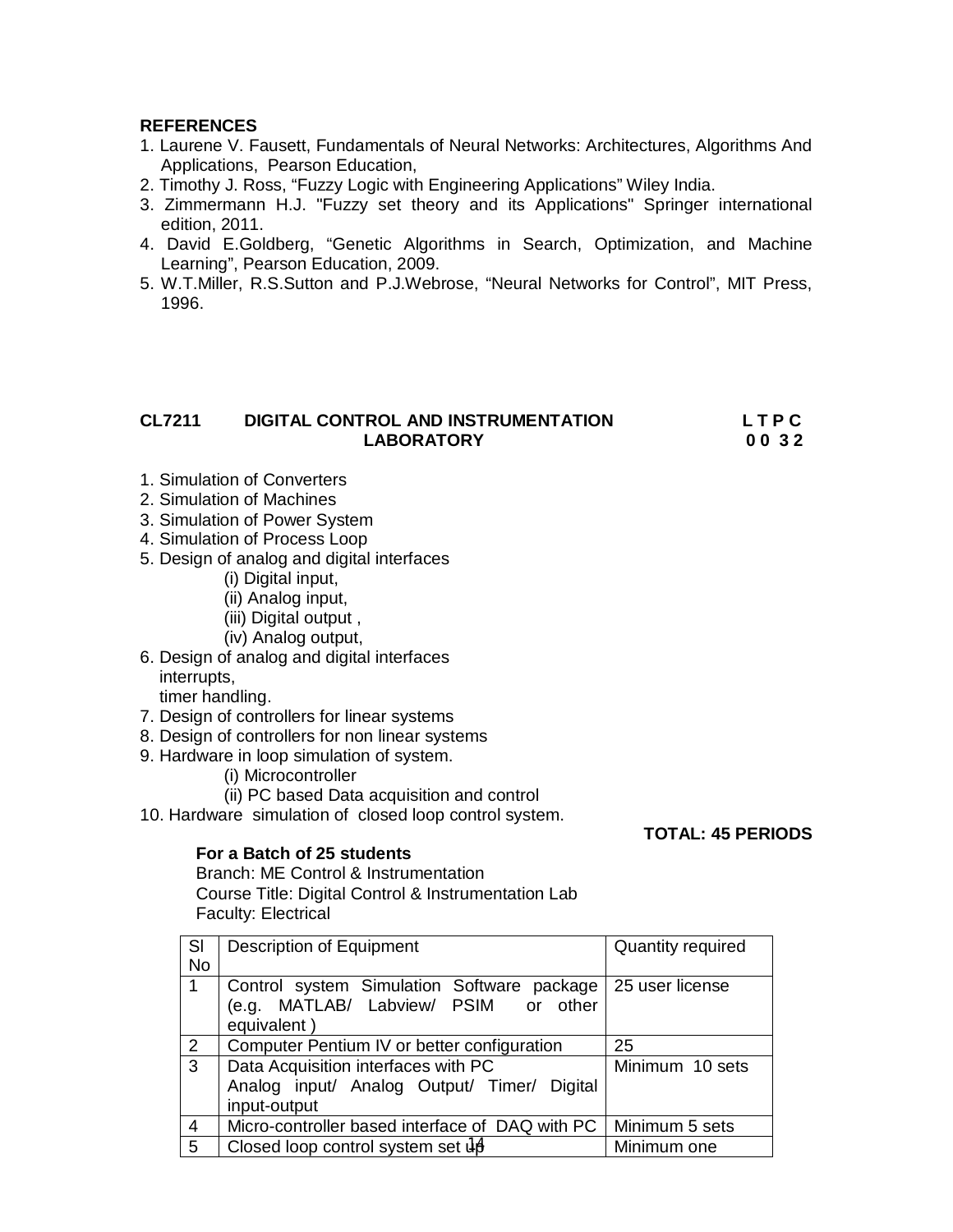| <b>CL7311</b> | <b>PROJECT WORK (PHASE I)</b>  | LT P C<br>$0 \t0 \t12 \t6$ |  |
|---------------|--------------------------------|----------------------------|--|
| <b>CL7411</b> | <b>PROJECT WORK (PHASE II)</b> | L T P C<br>$0 \t0 \t2412$  |  |

| ET7101 | ADVANCED DIGITAL SYSTEM DESIGN | LT P C |
|--------|--------------------------------|--------|
|        |                                | 3003   |

# **OBJECTIVES**

- To expose the students to the fundamentals of sequential system design, modelling
- To teach the fundamentals of Asynchronous circuits, switching errors
- To study on Fault identification in digital switching circuits
- To introduce logics for design of Programmable Devices
- To comparatively study the classification of commercial family of Programmable Devices

# **UNIT I SEQUENTIAL CIRCUIT DESIGN 9**

Analysis of Clocked Synchronous Sequential Networks (CSSN) Modelling of CSSN – State Stable Assignment and Reduction – Design of CSSN – Design of Iterative Circuits – ASM Chart – ASM Realization.

#### **UNIT II ASYNCHRONOUS SEQUENTIAL CIRCUIT DESIGN 9**

Analysis of Asynchronous Sequential Circuit (ASC) – Flow Table Reduction – Races in ASC – State Assignment Problem and the Transition Table – Design of ASC – Static and Dynamic Hazards – Essential Hazards – Data Synchronizers – Designing Vending Machine Controller – Mixed Operating Mode Asynchronous Circuits.

#### **UNIT III FAULT DIAGNOSIS AND TESTABILITY ALGORITHMS 9**

Fault Table Method – Path Sensitization Method – Boolean Difference Method – Kohavi Algorithm – Tolerance Techniques – The Compact Algorithm – Practical PLA's – Fault in PLA – Test Generation – Masking Cycle – DFT Schemes – Built-in Self Test.

#### **UNIT IV SYNCHRONOUS DESIGN USING PROGRAMMABLE DEVICES 9**

Programming Techniques -Re-Programmable Devices Architecture- Function blocks, I/Oblocks, Interconnects, Realize combinational, Arithmetic, Sequential Circuit with Programmable Array Logic; Architecture and application of Field Programmable Logic Sequence.

#### **UNIT V ARCHITECTURES AND PROGRAMMING PROGRAMMABLE LOGIC DEVICES 9**

Architecture with EPLD, PEEL – Realization State machine using PLD – FPGA-Aptix Field Programmable Interconnect – Xilinx FPGA – Xilinx 2000 - Xilinx 4000 family.VHDL based Designing with PLD-ROM,PAL,PLA,Sequential PLDs,Case study –Keypad Scanner.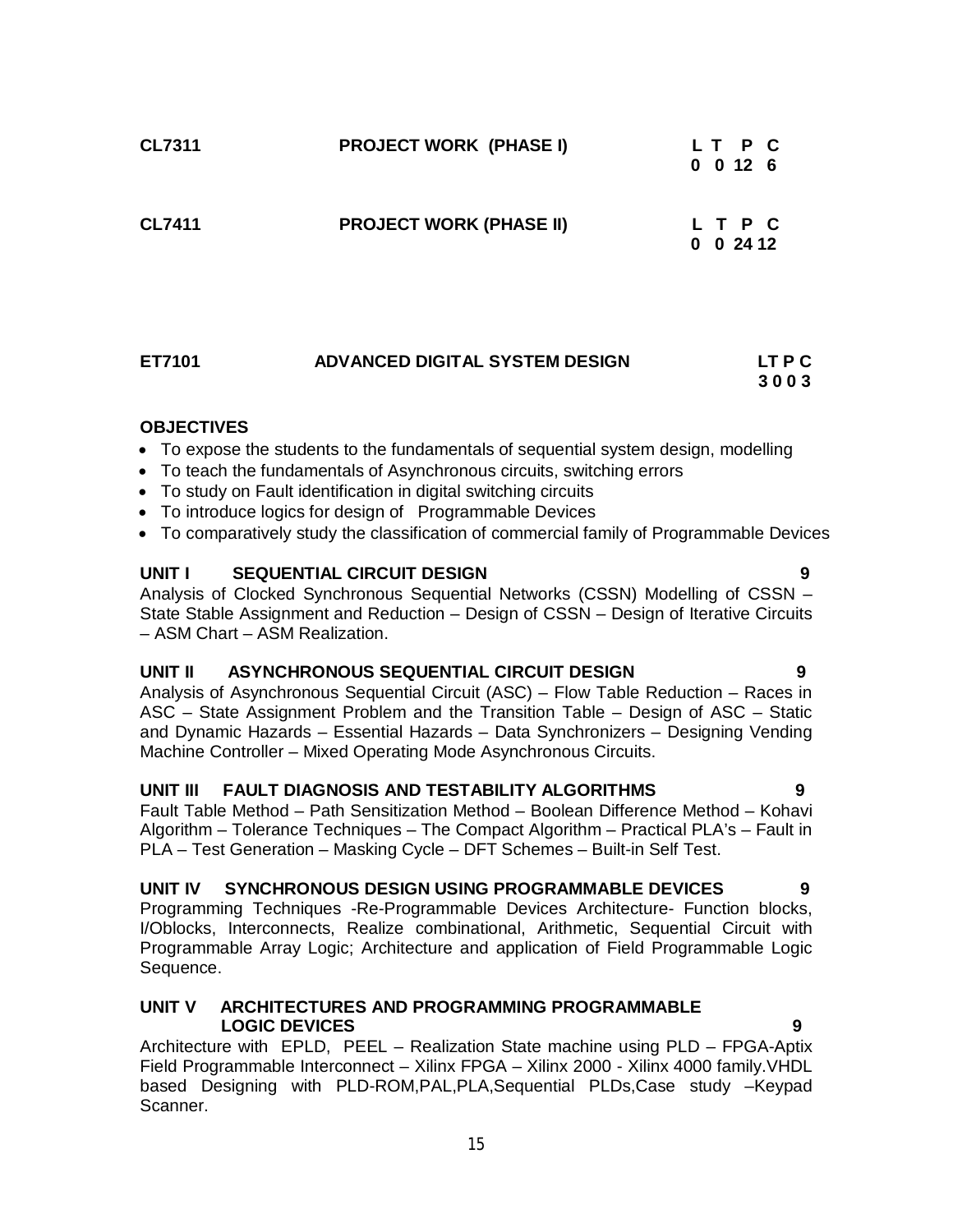# **TOTAL : 45 PERIODS**

# **REFERENCES:**

- 1. Donald G. Givone, "Digital principles and Design", Tata McGraw Hill 2002.
- 2. Stephen Brown and Zvonk Vranesic, "Fundamentals of Digital Logic with VHDL Deisgn", Tata McGraw Hill, 2002
- 3. Charles H. Roth Jr., "Digital Systems design using VHDL", Cengage Learning, 2010.
- 4. Mark Zwolinski, "Digital System Design with VHDL", Pearson Education, 2004
- 5. Parag K Lala, "Digital System design using PLD", BS Publications, 2003
- 6. John M Yarbrough, "Digital Logic applications and Design", Thomson Learning,2001
- 7. Nripendra N Biswas, "Logic Design Theory", Prentice Hall of India, 2001
- 8. Charles H. Roth Jr., "Fundamentals of Logic design", Thomson Learning, 2004.
- 9. John V.Oldfeild,Richard C.Dorf,"Field Programmable Gate Arrays",Wiley India Edition,2008

| ET7104 | <b>DESIGN OF EMBEDDED SYSTEMS</b> | <b>LTPC</b> |
|--------|-----------------------------------|-------------|
|        |                                   | 3003        |

### **OBJECTIVES**

- To provide a clear understanding on the basic concepts, Building Blocks for Embedded System
- To teach the fundamentals of System design with Partioning
- To introduce on Embedded Process development Environment
- To study on Basic tool features for target configuration
- To introduce different EDLC Phases &Testing of embedded system

#### **UNIT I EMBEDDED DESIGN WITH MICROCONTROLLERS 9**

Product specification – Hardware / Software partitioning – Detailed hardware and software design – Integration – Product testing – Microprocessor Vs Micro Controller – Performance tools – Bench marking – RTOS Micro Controller -issues in selection of processors.

# **UNIT II PARTITIONING DECISION 9**

Hardware / Software duality – Hardware-Software portioning- coding for Hardwaresoftware development – ASIC revolution – Managing the Risk – Co-verification – execution environment – memory organization –memory enhancement – Firmwarespeed and code density -System startup

# **UNIT III FUNCTIONALITIES FOR SYSTEM DESIGN 9**

Timers,Watch dog timers – RAM, Flash Memory basic toolset – Integration of Hardware & Firmware- InSystem Programming, InApplication Programming,,IDE-Target Configuration- Host based debugging – Remote debugging – ROM emulators – Logic analyser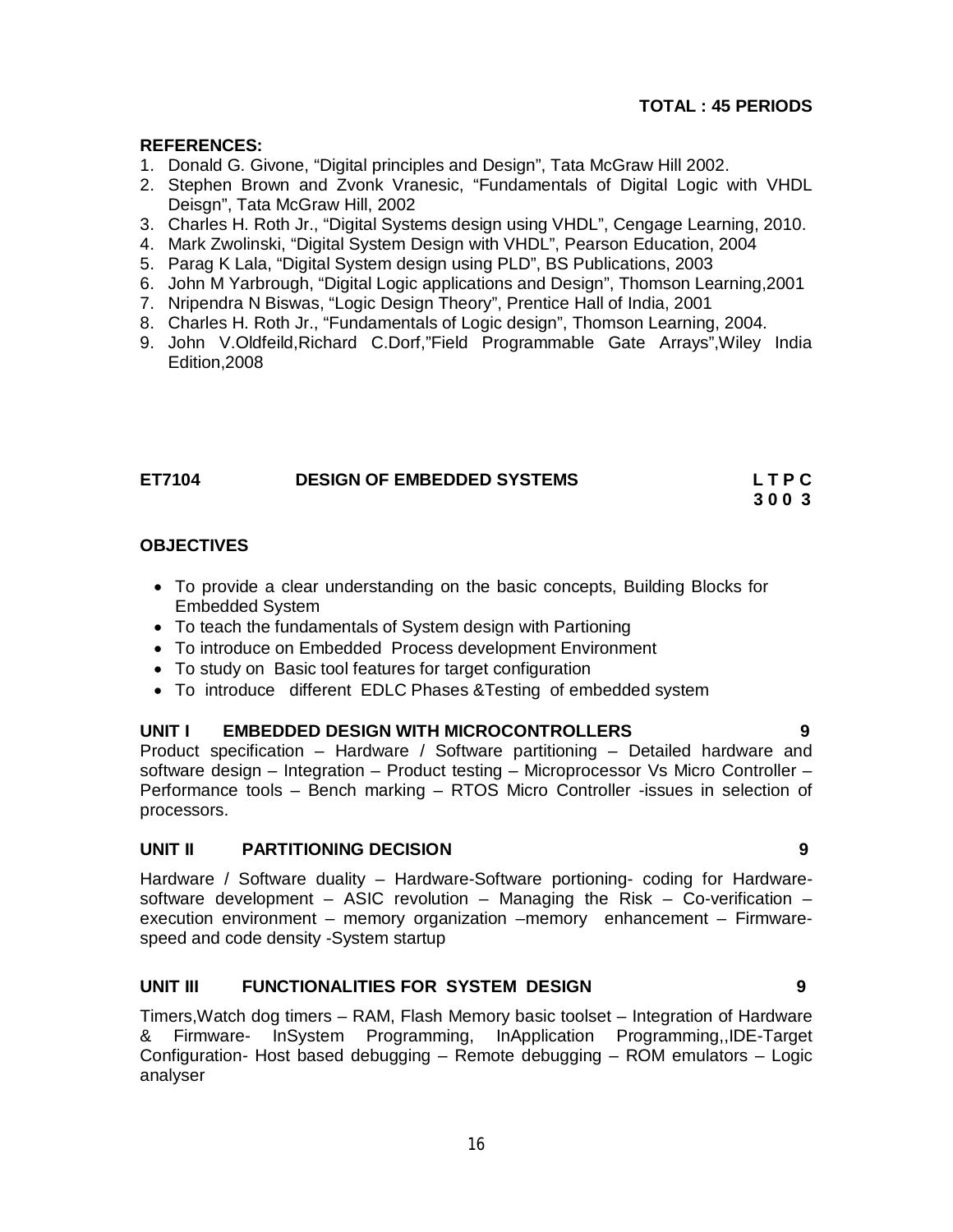## **UNIT IV IN CIRCUIT EMULATORS 9**

Buller proof run control – Real time trace – Hardware break points – Overlay memory – Timing constraints – Usage issues – Triggers.

#### **UNIT V EMBEDDED DESIGN LIFE CYCLE & TESTING 9**

Objective, Need, different Phases & Modelling of the EDLC.choice of Target Architectures for Embedded Application Development-for Control Dominated-Data Dominated Systems- Software &Hardware Design,PCB Design, Manufacturing & PCB Assembly-Bug tracking – reduction of risks & costs – Performance – Unit testing – Regression testing – Choosing test cases – Functional tests – Coverage tests – Testing embedded software – Performance testing – Maintenance.

### **TOTAL : 45 PERIODS**

### **REFERENCES**

- 1. James K.Peckol, "Embedded system Design",JohnWiley&Sons,2010
- 2. Elicia White,"Making Embedded Systems",O'Reilly Series,SPD,2011
- 3. Rajkamal,"Embedded Systems",TMH,2009.
- 4. Lyla B Das," Embedded Systems-An Integrated Approach",Pearson2013
- 5. Arnold S. Berger "Embedded System Design", CMP books, USA 2002.
- 6. ARKIN, R.C., Behaviour-based Robotics, The MIT Press, 1998.

#### **PX7102 ANALYSIS OF POWER CONVERTERS L T P C**

 **3 0 0 3**

## **OBJECTIVES :**

- To provide the electrical circuit concepts behind the different working modes of power converters so as to enable deep understanding of their operation.
- To equip with required skills to derive the criteria for the design of power converters starting from basic fundamentals.
- To analyze and comprehend the various operating modes of different configurations of power converters.
- To design different power converters namely AC to DC, DC to DC and AC to AC converters.

#### **UNIT I SINGLE PHASE AC-DC CONVERTER 9**

Static Characteristics of power diode, SCR and GTO, half controlled and fully controlled converters with R-L, R-L-E loads and free wheeling diodes – continuous and discontinuous modes of operation - inverter operation –Sequence control of converters – performance parameters: harmonics, ripple, distortion, power factor – effect of source impedance and overlap-reactive power and power balance in converter circuits

### **UNIT II THREE PHASE AC-DC CONVERTER 9**

Semi and fully controlled converter with R, R-L, R-L-E - loads and free wheeling diodes – inverter operation and its limit – performance parameters – effect of source impedance and over lap – 12 pulse converter.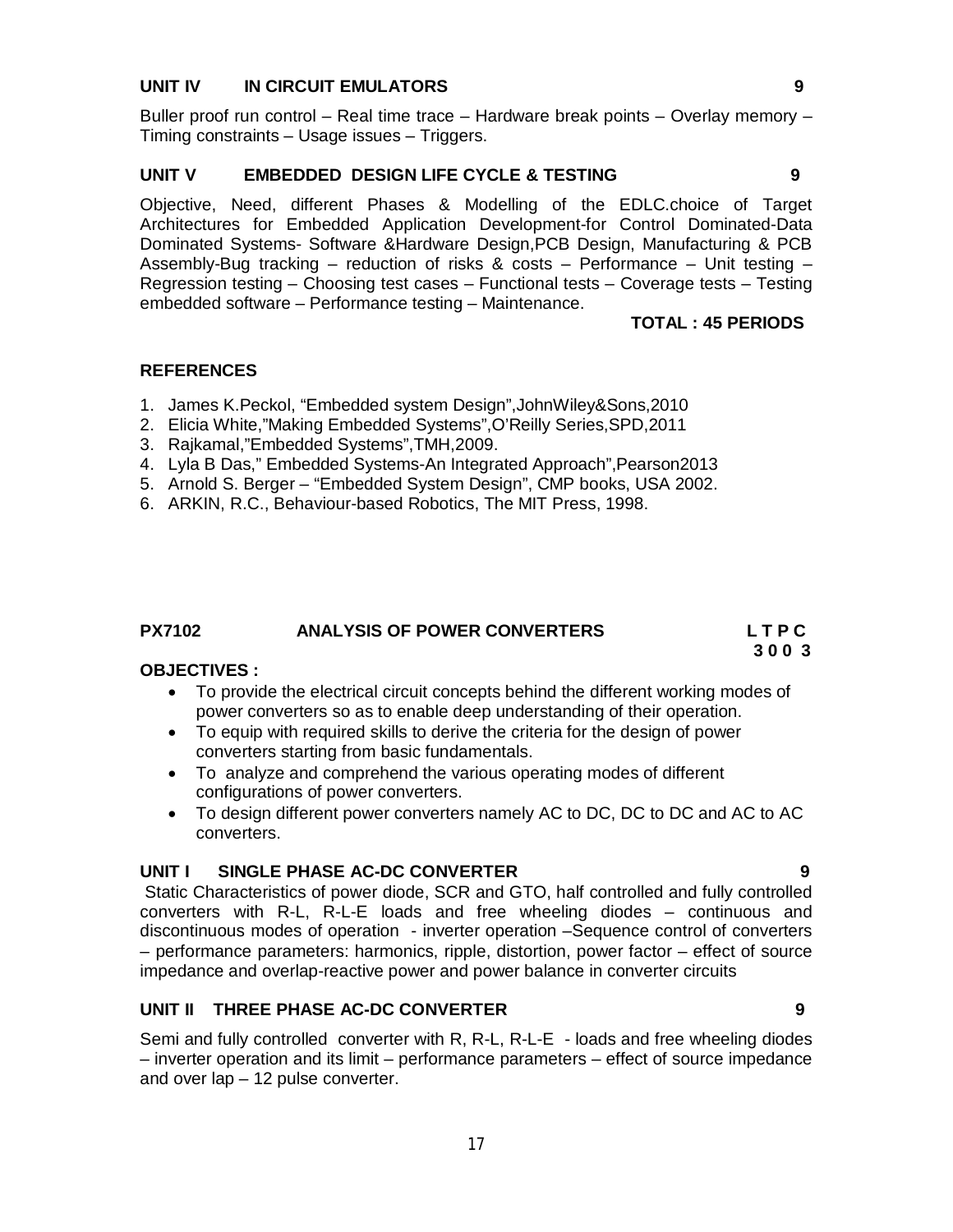# **UNIT III DC-DC CONVERTERS 9**

Principles of step-down and step-up converters – Analysis of buck, boost, buck-boost and Cuk converters – time ratio and current limit control – Full bridge converter – Resonant and quasi – resonant converters.

## **UNIT IV AC VOLTAGE CONTROLLERS 9**

Static Characteristics of TRIAC- Principle of phase control: single phase and three phase controllers – various configurations – analysis with R and R-L loads.

# **UNIT V CYCLOCONVERTERS 9**

Principle of operation – Single phase and Three-phase Dual converters - Single phase and three phase cyclo-converters – power factor Control – Introduction to matrix converters.

# **TOTAL : 45 PERIODS**

# **REFERENCES**

- 1. Ned Mohan,T.M Undeland and W.P Robbin, "Power Electronics: converters, Application and design" John Wiley and sons.Wiley India edition, 2006.
- 2. Rashid M.H., "Power Electronics Circuits, Devices and Applications ", Pierson Prentice Hall India, New Delhi, 2004.
- 3. Cyril W.Lander, "power electronics", Third Edition McGraw hill-1993
- 4. P.C Sen.," Modern Power Electronics ", Wheeler publishing Co, First Edition, New Delhi-1998.
- 5. P.S.Bimbra, "Power Electronics", Khanna Publishers, Eleventh Edition, 2003.
- 6. Power Electronics by Vedam Subramanyam, New Age International publishers, New Delhi Second Edition, 2006

# **PX7203 SPECIAL ELECTRICAL MACHINES LT P C**

#### **OBJECTIVES**

- To review the fundamental concepts of permanent magnets and the operation of permanent magnet brushless DC motors.
- To introduce the concepts of permanent magnet brushless synchronous motors and synchronous reluctance motors.
- To develop the control methods and operating principles of switched reluctance motors.
- To introduce the concepts of stepper motors and its applications.
- To understand the basic concepts of other special machines.

#### **UNIT I PERMANENT MAGNET BRUSHLESS DC MOTORS 9**

Fundamentals of Permanent Magnets- Types- Principle of operation- Magnetic circuit analysis-EMF and Torque equations- Characteristics and control

 **3 0 0 3**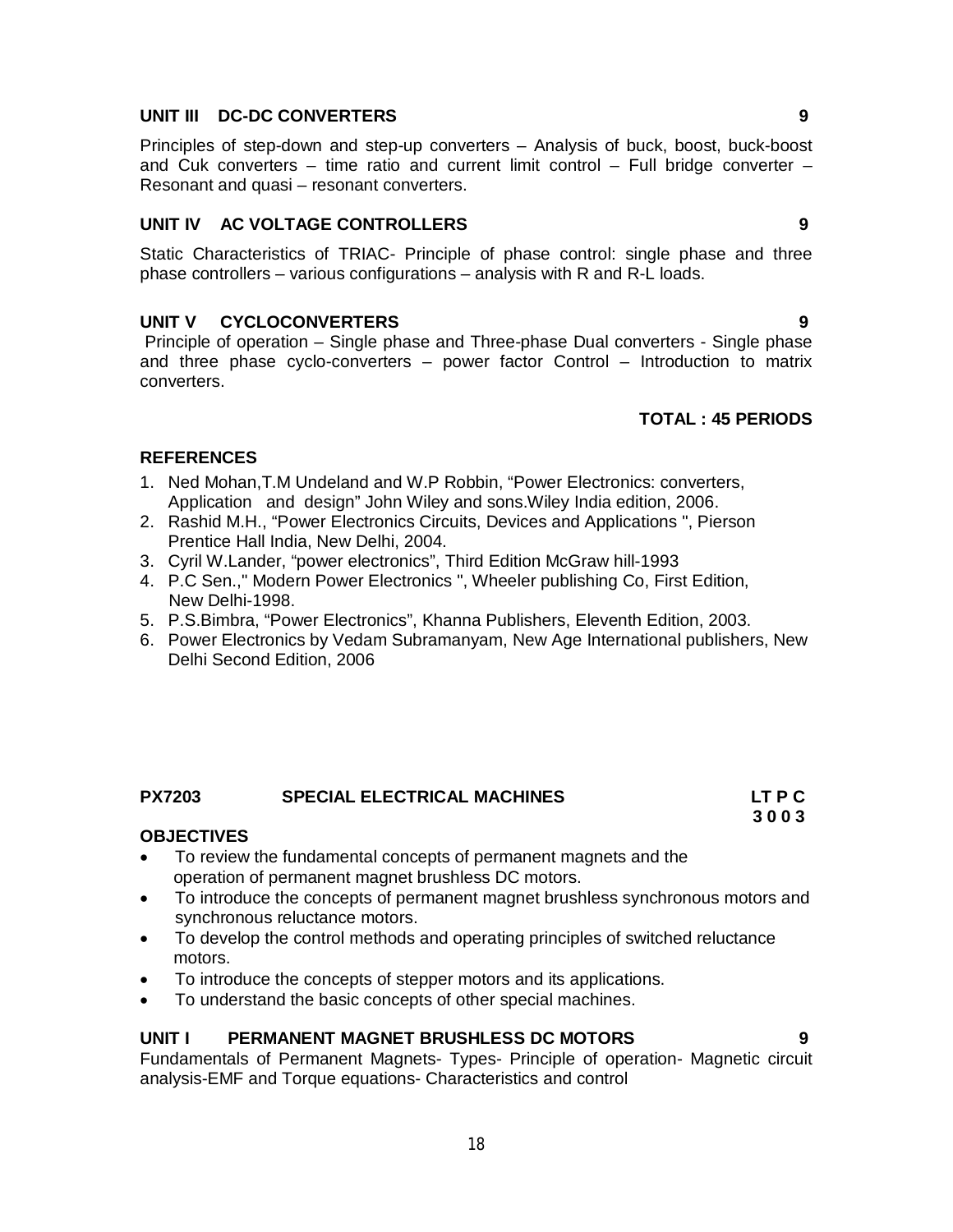# **UNIT II PERMANENT MAGNET SYNCHROUNOUS MOTORS 9**

Principle of operation – EMF and Torque equations - Phasor diagram - Power controllers – Torque speed characteristics – Digital controllers – Constructional features, operating principle and characteristics of synchronous reluctance motor.

# **UNIT III SWITCHED RELUCTANCE MOTORS 9**

Constructional features –Principle of operation- Torque prediction–CharacteristicsPower controllers – Control of SRM drive- Sensorless operation of SRM – Applications.

# **UNIT IV STEPPER MOTORS 9**

Constructional features –Principle of operation –Types – Torque predictions – Linear and Non-linear analysis – Characteristics – Drive circuits – Closed loop control – Applications.

# **UNIT V OTHER SPECIAL MACHINES 9**

Principle of operation and characteristics of Hysteresis motor – AC series motors – Linear motor – Applications.

# **TOTAL: 45 PERIODS**

# **REFERENCES:**

- 1. T.J.E. Miller, 'Brushless magnet and Reluctance motor drives', Claredon press, London, 1989.
- 2. R.Krishnan, ' Switched Reluctance motor drives' , CRC press, 2001.
- 3. T.Kenjo, ' Stepping motors and their microprocessor controls', Oxford University press, New Delhi, 2000.
- 4. T.Kenjo and S.Nagamori, 'Permanent magnet and Brushless DC motors', Clarendon press, London, 1988.
- 5. R.Krishnan, ' Electric motor drives' , Prentice hall of India,2002.
- 6. D.P.Kothari and I.J.Nagrath, ' Electric machines', Tata Mc Graw hill publishing company, New Delhi, Third Edition, 2004.
- 7. Irving L.Kosow, "Electric Machinery and Transformers" Pearson Education, Second Edition, 2007.

# **ET7006 ADVANCED DIGITAL SIGNAL PROCESSING L T P C**

 **3 0 0 3**

# **OBJECTIVES**

- To expose the students to the fundamentals of digital signal processing in domain & its application
- To teach the fundamentals of digital signal processing in time-frequency application
- To compare Architectures & features of Programmable DSprocessors
- To discuss on Application development with commercial family of DS Processors
- To design & develop logical functions of DSProcessors with Re-Programmaging **Devices**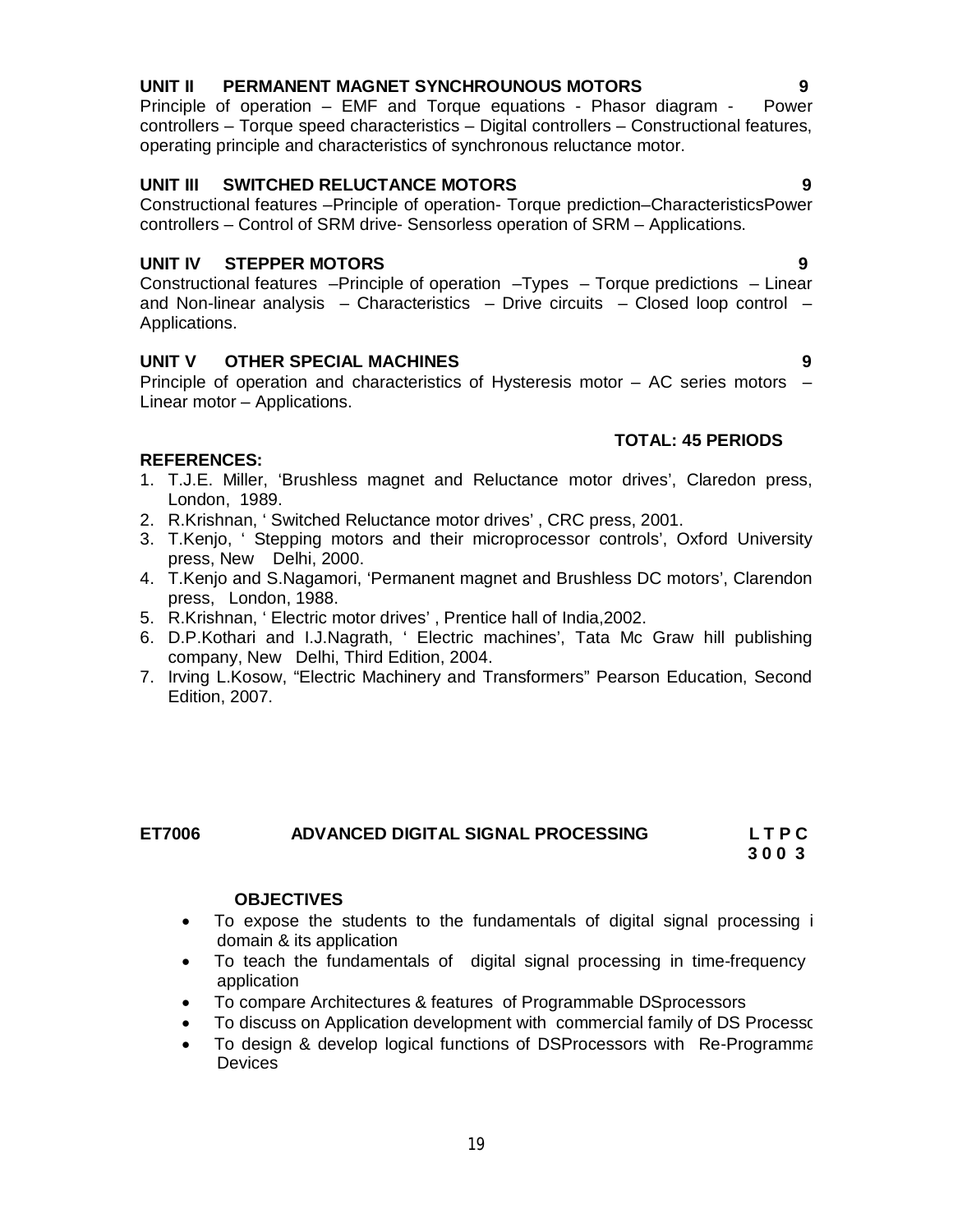# **UNIT I INTRODUCTION TO DIGITAL SIGNAL PROCESSING 12**

Introduction, A Digital Signal-Processing System, The Sampling Process, Discrete Time Sequences, Discrete Fourier Transform (DFT) and Fast Fourier Transform (FFT), Linear Time-Invariant Systems, Decimation and Interpolation, Digital Filters, FIR Filters, IIR Filters.

## **UNIT II WAVELET TRANSFORM 6**

Introduction to continuous wavelet transform- discrete wavelet transform -orthogonal wavelet decomposition- Multiresolution Analysis-Wavelet function-DWT,bases,orthogonal Basis-Scaling function, Wavelet coefficients- ortho normal wavelets and their relationship to filter banks- Digital filtering interpolation (i) Decomposition filters, (ii) reconstruction, the signal- Example MRA- Haar & Daubechies wavelet.

#### **UNIT III ARCHITECTURES OF COMMERCIAL DIGITAL 12 SIGNAL PROCESSORS**

Introduction, catogorisation of DSP Processors, Fixed Point (Blackfin),Floating Point (SHARC),TI TMS 320c6xxx & OMAP processors TMS320C54X & 54xx on Basic Architecture – comparison : of functional variations of Computational building blocks, MAC, Bus Architecture and memory, Data Addressing, Parallelism and pipelining, Parallel I/O interface,Memory Interface, Interrupt, DMA (one example Architecture in each of these case studies).

# **UNIT IV INTERFACING I/O PERIPHERALS FOR DSP BASED APPLICATIONS 6**

Introduction, External Bus Interfacing Signals, Memory Interface, Parallel I/O Interface, Programmed I/O, Interrupts and I / O Direct Memory Access (DMA).**-**Introduction, Design of Decimation and Interpolation Filter, FFT Algorithm, PID Controller ,Application for Serial Interfacing, DSP based Power Meter, Position control , CODEC Interface .

#### **UNIT V VLSI IMPLEMENTATION**

Low power Design-need for Low power VLSI chips-Basics of DSP system architecture design using VHDL programming, Mapping of DSP algorithm onto hardware, Realisation of MAC & Filter structure.

#### **TOTAL : 45 PERIODS**

# **REFERENCES**

- 1. John G. Proaks, Dimitris G. Manolakis, "Digital Signal Processing", Pearson Education 2002.
- 2. Avatar Sing, S. Srinivasan, "Digital Signal Processing- Implementation using DSP Microprocessors with Examples from TMS320C54xx", Thomson India,2004.
- 3. Lars Wanhammer, "DSP Integrated Circuits", Academic press, 1999,NewYork.
- 4. Lyla B Das," Embedded Systems-An Integrated Approach",Pearson2013
- 5. Ashok Ambardar,"Digital Signal Processing: A Modern Introduction", Thomson India edition, 2007.
- 6. Raghuveer M.Rao and Ajit S. Bapardikar, Wavelet transforms- Introduction to theory and applications, Pearson Education, 2000.
- 7. K.P. Soman and K.L. Ramchandran,Insight into WAVELETS from theory to practice, Eastern Economy Edition, 2008
- 8. Ifeachor E. C., Jervis B. W ,"Digital Signal Processing: A practical approach, Pearson-Education, PHI/ 2002
- 9. B Venkataramani and M Bhaskar **"**Digital Signal Processors**"**, TMH, 2nd , 2010
- 10. Peter Pirsch **"**Architectures for Digital Signal Processing", John Weily, 2007
- 11. Vinay K.Ingle,John G.Proakis,"DSP-A Matlab Based Approach",Cengage Learning,2010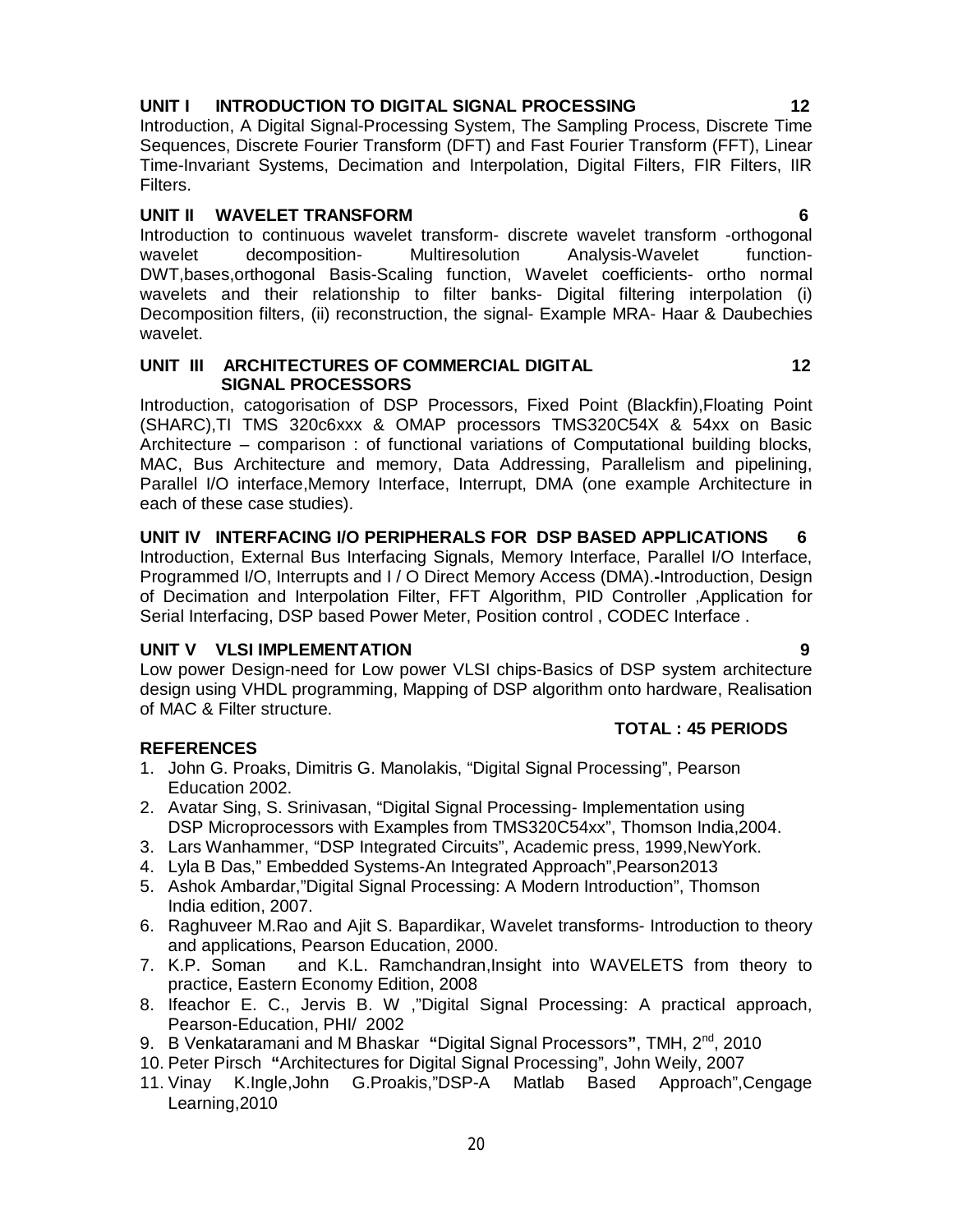12. Taan S.Elali,"Discrete Systems and Digital Signal Processing with Matlab",CRC Press2009.

## **ET7004 PROGRAMMING WITH VHDL LT P C**

 **3 0 0 3**

# **OBJECTIVES**

- To give an insight to the students about the significance of VHDL Programming
- To teach the importance and architectural modelling of programmable logic devices.
- To introduce the construction and design programming
- To teach the basic VLSI design configurations
- To study the Logic synthesis and simulation of digital system with PLD.

### **UNIT I VHDL FUNDAMENTALS 9**

Fundamental concepts- Modeling digital system-Domain and levels of modelingmodeling languages-VHDL modeling concepts-Scalar Data types and operationsconstants and Variable-Scalar Types- Type Classification-Attributes and scalar typesexpression and operators-Sequential statements.

# **UNIT II DATA TYPES AND BASIC MODELING CONSTRUCTS 9**

Arrays- unconstrained array types-array operations and referencing- records - Access Types- Abstract Date types- -basic modeling constructs-entity declarations-Architecture bodies-behavioral description-structural descriptions- design Processing, case study: A pipelined Multiplier accumulator.

#### **UNIT III SUBPROGRAMS , PACKAGES AND FILES 9**

Procedures-Procedure parameters- Concurrent procedure call statements –Functions – Overloading –visibility of Declarations-packages and use clauses- Package declarationspackage bodies-use clauses-Predefined aliases-Aliases for Data objects-Aliases for Non-Data items-Files- I/O-Files. Case study: A bit vector arithmetic Package.

#### **UNIT IV SIGNALS, COMPONENTS, CONFIGURATIONS 9**

Basic Resolved Signals-IEEE std\_Logic\_1164 resolved subtypes- resolved Signal Parameters - Generic Constants- Parameterizing behavior- Parameterizing structurecomponents and configurations-Generate Statements-Generating Iterative structure-Conditionally generating structure-Configuration of generate statements-case study: DLX computer Systems.

#### **UNIT V DESIGN WITH PROGRAMMABLE LOGIC DEVICES 9**

Realization of -Micro controller CPU.- Memories- I/O devices-MAC- Design, synthesis, simulation and testing.

#### **TOTAL : 45 PERIODS**

#### **REFERENCES**

- 1. Peter J.Ashenden, "The Designer's guide to VHDL", Morgan Kaufmann publishers,San Francisco,Second Edition, May 2001.
- 2. Zainalabedin navabi, "VHDL Analysis ans modeling of Digital Systems", McGraw Hill international Editions, Second Editions, 1998.
- 3. Charles H Roth, Jr. "Digital system Design using VHDL", Thomson ,2006.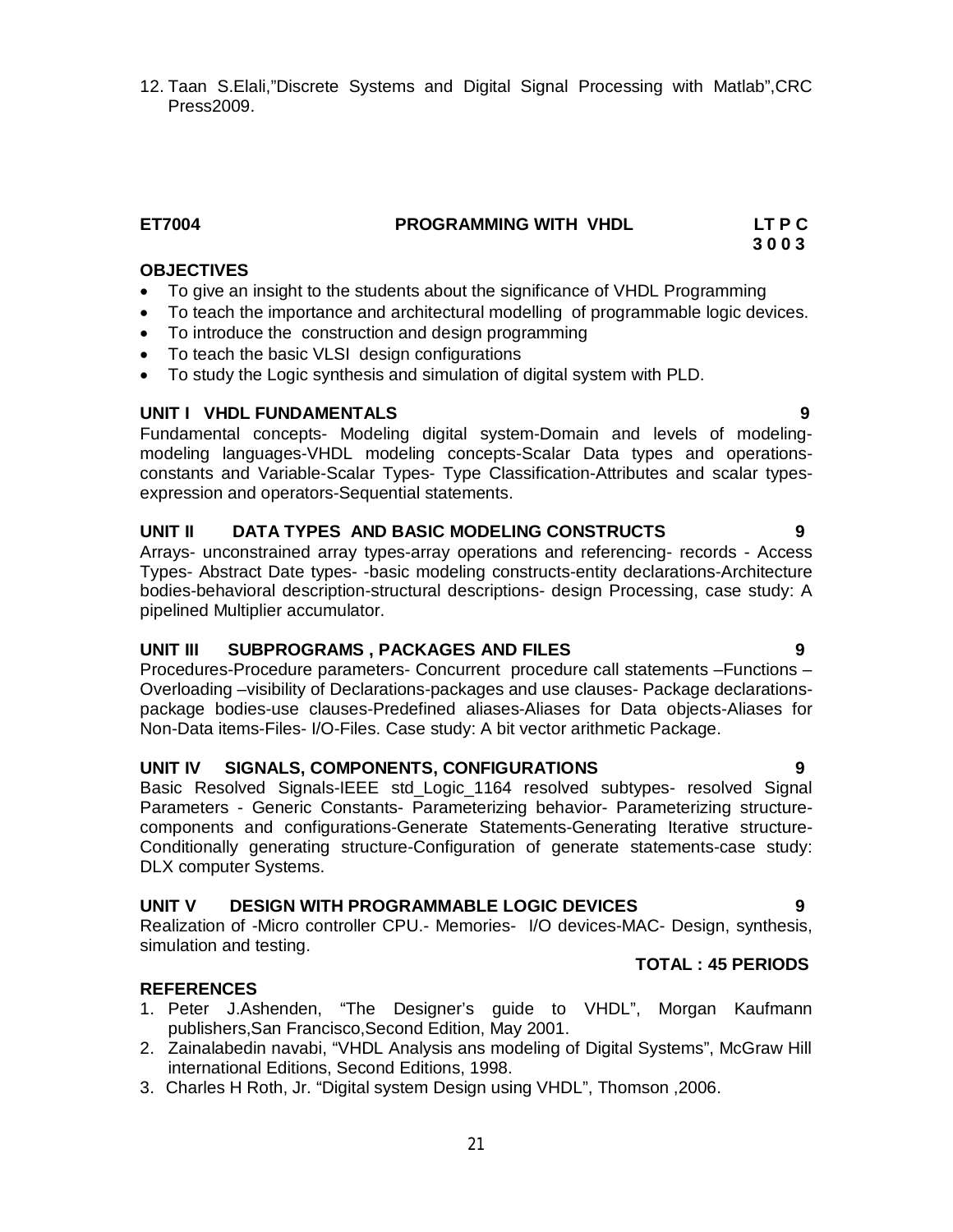22

- 4. Douglas Perry, "VHDL Programming by Example", Tata McGraw Hill,  $4^{\text{th}}$ **Edition** 2002.
- 5. Navabi.Z., "VHDL Analysis and Modeling of Digital Systems", McGraw International, 1998.
- 6. Peter J Ashendem, "The Designers Guide to VHDL", Harcourt India Pvt Ltd, 2002
- 7. Skahill. K, "VHDL for Programmable Logic", Pearson education, 1996.

#### **PS7001 OPTIMIZATION TECHNIQUES L T P C**

# **OBJECTIVES**

- To introduce the different optimization problems and techniques
- To study the fundamentals of the linear and non-linear programming problem.
- To understand the concept of dynamic programming and genetic algorithm technique

### **UNIT I INTRODUCTION 9**

Definition, Classification of optimization problems, Classical Optimization Techniques, Single and Multiple Optimization with and without inequality constraints.

#### **UNIT II LINEAR PROGRAMMING (LP) 9**

Simplex method of solving LPP, revised simplex method, duality, Constrained optimization, Theorems and procedure, Linear programming, mathematical model, solution technique, duality.

#### **UNIT III NON LINEAR PROGRAMMING 9**

Steepest descent method, conjugates gradient method, Newton's Method, Sequential quadratic programming, Penalty function method, augmented Lagrange multiplier method.,

#### **UNIT IV DYNAMIC PROGRAMMING (DP) 9**

Multistage decision processes, concept of sub-optimization and principle of optimality, Recursive relations, Integer Linear programming, Branch and bound algorithm

# **UNIT V GENETIC ALGORITHM 9**

Introduction to genetic Algorithm, working principle, coding of variables, fitness function, GA operators; Similarities and differences between Gas and traditional methods; Unconstrained and constrained optimization using genetic Algorithm, real coded gas, Advanced Gas, global optimization using GA, Applications to power system.

# **TOTAL : 45 PERIODS**

#### **REFERENCES**:

- 1. Computational methods in Optimization, Polak , Academic Press,1971.
- 2. Optimization Theory with applications, Pierre D.A., Wiley Publications,1969.
- 3. Taha, H. A., Operations Research: An Introduction, Seventh Edition, Pearson Education Edition, Asia, New Delhi ,2002.
- 4. S.S. Rao,"Optimization Theory and Applications", Wiley-Eastern Limited, 1984.

 **3 0 0 3**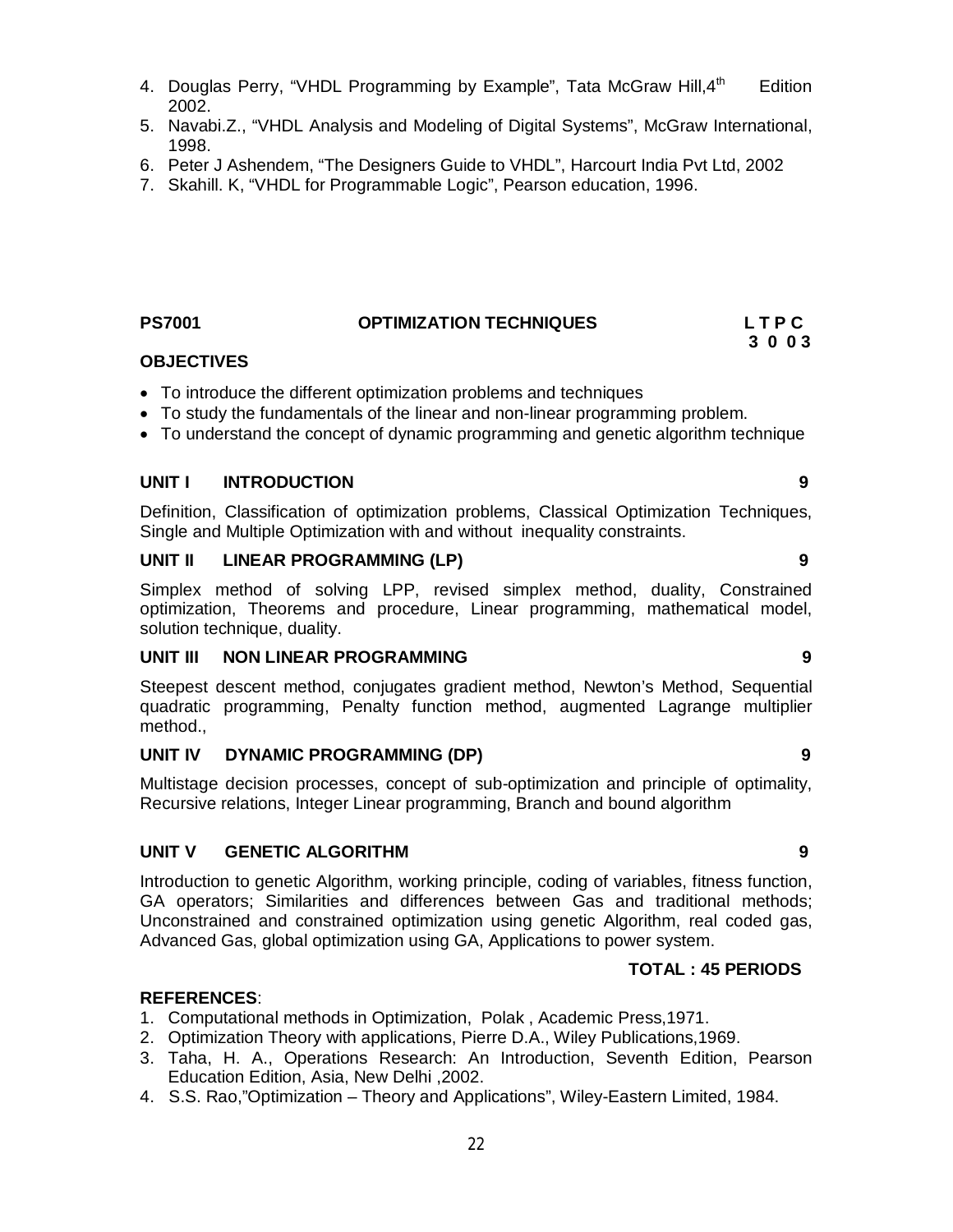**UNIT III ANALYSIS AND MODELLING OF INDUCTION MOTOR DRIVE 9** Basics of induction motor drive-classification – equivalent circuit- torque Vs slip characteristics-steady state performance- Dynamic modeling of induction motor, Three phase to two phase transformation-stator, rotor, synchronously rotating reference frame model

# **UNIT IV CONTROL OF INDUCTION MOTOR DRIVE 9**

VSI fed induction motor drives- waveforms for 1-phase, 3-phase Non-PWM and PWM VSI fed induction motor drives -principles of V/F control- principle of vector control-direct vector control- space vector modulation- indirect vector control .

# **UNIT V EMBEDDED CONTROL OF DRIVES 9**

Generation of firing pulses- generation of PWM pulses using embedded processors-IC control of DC drives- fixed frequency/variable frequency/current control- V/F control using PIC microcontroller- vector control using embedded processors

# **REFERENCES**

**OBJECTIVES** 

- 1. R.Krishnan, "Electric Motor Drives, Modeling, Analysis and Control" Prentice Hall of India, 2002.
- 2. Thyristor control of Electric drives, Vedam Subrahmanyam, Tata McGraw Hill, 1988
- 3. Ion Boldea & S.A.Nasar "ELECTRIC DRIVES", CRC Press, 2006

• To introduce the PWM converters and their analysis

To educate on modeling of dc motor, drives and control techniques

Power electronic switches-state space representation of switching converters-Fixed frequency PWM-variable frequency PWM- space vector PWM- Hysteresis current control-dynamic analysis of switching converters-PWM modulator model

To educate on generation of firing pulses and control algorithms in embedded platforms

# **UNIT II CONTROL OF DC DRIVES 9**

Modelling of DC machines-block diagram/transfer function-phase control-1phase/3phase converter fed DC drives- Chopper fed DC drives-four quadrant chopper circuit-closed loop control-speed control-current control-cascade control –constant torque/power operation-comparison of chopper/converter fed drives- techniques-merits/demits

 To educate on dynamic modeling of Induction motor drive • To educate on the V/f and vector control of Induction motor

**UNIT I POWER ELECTRONIC CONVERTERS FOR DRIVES 9**

5. G.Luenberger," Introduction of Linear and Non-Linear Programming" , Wesley Publishing Company, 2011

 **TOTAL : 45 PERIODS** 

### **EB7202 CONTROL OF ELECTRIC DRIVES L T P C 3 0 0 3**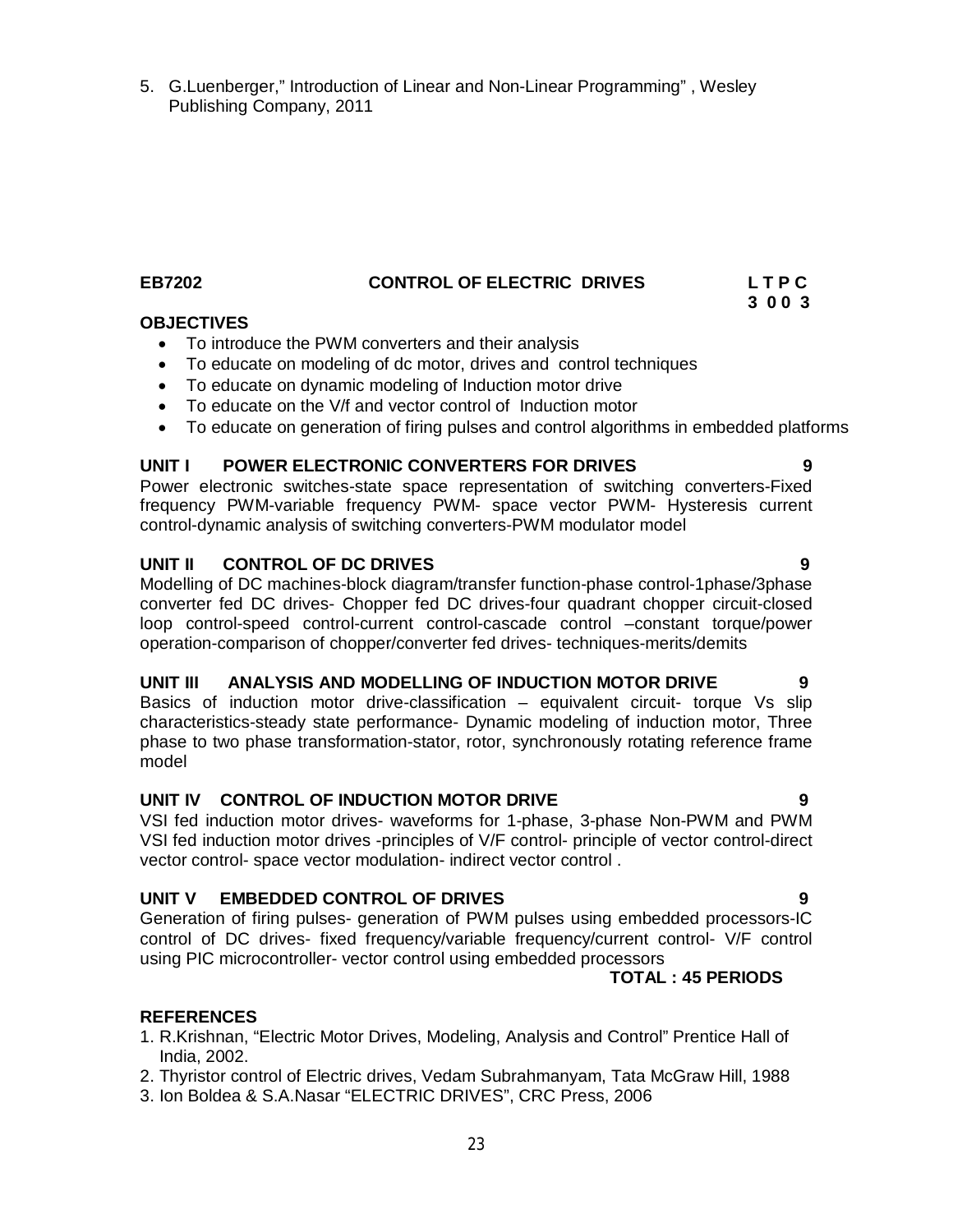- 4. Simon Ang, Alejandro Oliva "POWER SWITCHING CONVERTERS", CRC Press, 2005
- 5. Buxbaum, A. Schierau, and K.Staughen, "A design of control systems for DC drives", Springer- Verlag, Berlin,1990.

# **CL7001 APPLIED INDUSTRIAL INSTRUMENTATION L T P C**

#### **3 0 0 3 OBJECTIVES**

- To enable students acquire knowledge about the various techniques used for the measurement of primary industrial parameters like flow, level, temperature and pressure.
- To understand the important parameters to be monitored and analyzed in Thermal power Plant
- To get an exposure on the important parameters to be monitored and analyzed in Petrochemical Industry
- To learn about the hazardous zone classification and intrinsic safety techniques to the adapted in industries.
- Learn about other special purpose instruments like Nuclear radiation detection
- techniques, fibre optic sensors, Instrumentation for NDT applications etc

# **UNIT I REVIEW OF INDUSTRIAL INSTRUMENTATION 9**

Overview of Measurement of Flow, level, Temperature and Pressure.

#### **UNIT II MEASUREMENT IN THERMAL POWER PLANT (BOILERS) 9**

Selection and Installation of instruments used for the Measurement of fuel flow, Air flow, Drum level, Steam pressure, Steam temperature – Feed water quality measurement-Flue gas Oxygen Analyzers- Coal Analyzer.

# **UNIT III MEASUREMENT IN PETROLEUM REFINERY 9**

Parameters to be measured in petroleum industry:-Flow, Level, Temperature and Pressure measurement in Distillation, Pyrolysis, catalytic cracking and reforming process-Hydrocarbon analyzers-oil in or on water- sulphur in oil Analyzer.

### **UNIT IV INSTRUMENTATION FOR INDUSTRIAL SAFETY 9**

Electrical and Intrinsic Safety - Explosion Suppression and Deluge systems -Conservation and emergency vents - Flame, fire and smoke detectors - Leak Detectors - Metal Detectors.

#### **UNIT V SPECIAL PURPOSE INSTRUMENTATION 9 9**

Detection of Nuclear Radiation – Corrosion monitoring – Fibre optic sensors-Instrumentation in weather stations – Instrumentation for NDT applications-Image processing Technique for measurements.

# **TOTAL : 45 PERIODS**

# **REFERENCES**

- 1. B.G.Liptak, "Instrumentation Engineers Handbook (Process Measurement & Analysis)", Fourth Edition, Chilton Book Co, 2003.
- 2. K.Krishnaswamy and M.Ponnibala, "Power Plant Instrumentation", PHI Learning Pvt Ltd, 2011.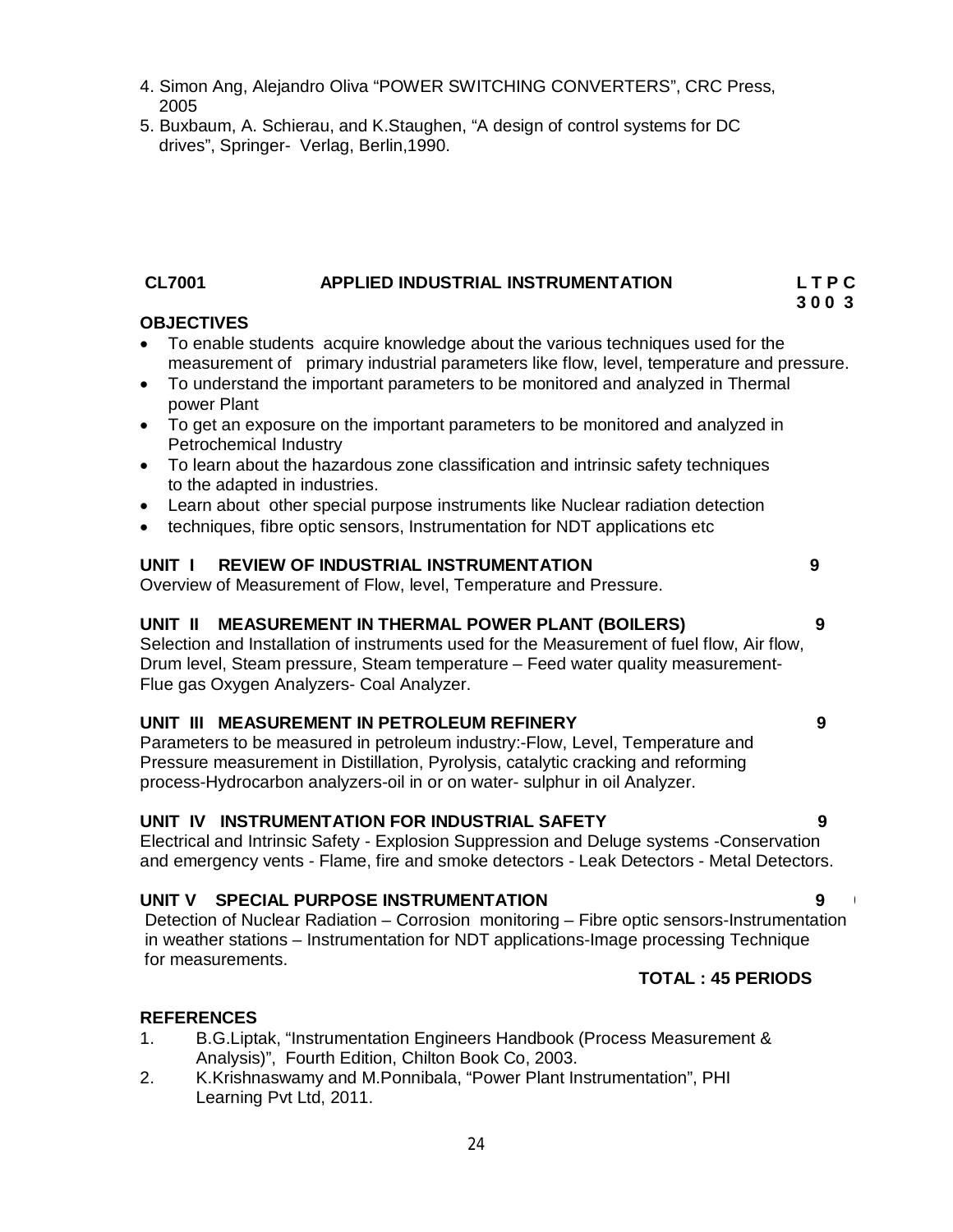- 3. John G Webster, "The Measurement, Instrumentation, and Sensors Handbook", CRC and IEEE Press, 1999.
- 4. Håvard Devold, "Oil and Gas Production Handbook An Introduction to Oil and Gas Production", ABB ATPA oil and gas, 2006.
- 5. M.Arumugam, "Optical Fibre Communication and Sensors", Anuradha Agencies, 2002.
- 6. Paul E. Mix, "Introduction to Nondestructive Testing", John Wiley and Sons, 2005.

#### **CL7002 ROBUST CONTROL L T P C**

#### **OBJECTIVES**

- To introduce norms, random spaces and robustness measures
- To educate on H2 optimal control and estimation techniques
- To educate on Hinfinity optimal control techniques
- To educate on the LMI approach of Hinfinity control
- To educate on synthesis techniques for robust controllers and illustrate through case studies

#### **UNIT I INTRODUCTION 9**

Norms of vectors and Matrices – Norms of Systems – Calculation of operator Norms – vector Random spaces- Specification for feedback systems – Co-prime factorization and Inner functions –structured and unstructured uncertainty- robustness

#### **UNIT II H<sup>2</sup> OPTIMAL CONTROL 9**

Linear Quadratic Controllers – Characterization of  $H<sub>2</sub>$  optimal controllers – H2 optimal estimation-Kalman Bucy Filter – LQG Controller

### **UNIT III H-INFINITY OPTIMAL CONTROL-RICCATI APPROACH 9**

Formulation – Characterization of H-infinity sub-optimal controllers by means of Riccati equations – H-infinity control with full information – Hinfinity estimation

#### **UNIT IV H-INFINITY OPTIMAL CONTROL- LMI APPROACH 9**

Formulation – Characterization of H-infinity sub-optimal controllers by means of LMI Approach – Properties of H-infinity sub-optimal controllers – H-infinity synthesis with poleplacement constraints

#### **UNIT V SYNTHESIS OF ROBUST CONTROLLERS & CASE STUDIES 9**

Synthesis of Robust Controllers – Small Gain Theorem – D-K –iteration- Control of Inverted Pendulum- Control of CSTR – Control of Aircraft – Robust Control of Second-order Plant-Robust Control of Distillation Column

#### **REFERENCES**

- 1. U. Mackenroth "Robust Control Systems: Theory and Case Studies", Springer International Edition, 2010.
- 2. 2. J. B. Burl, " Linear optimal control H2 and H-infinity methods", Addison W Wesley, 1998
- 3. D. Xue, Y.Q. Chen, D. P. Atherton, "Linear Feedback Control Analysis and Design

# **TOTAL : 45PERIODS**

 **3 0 0 3**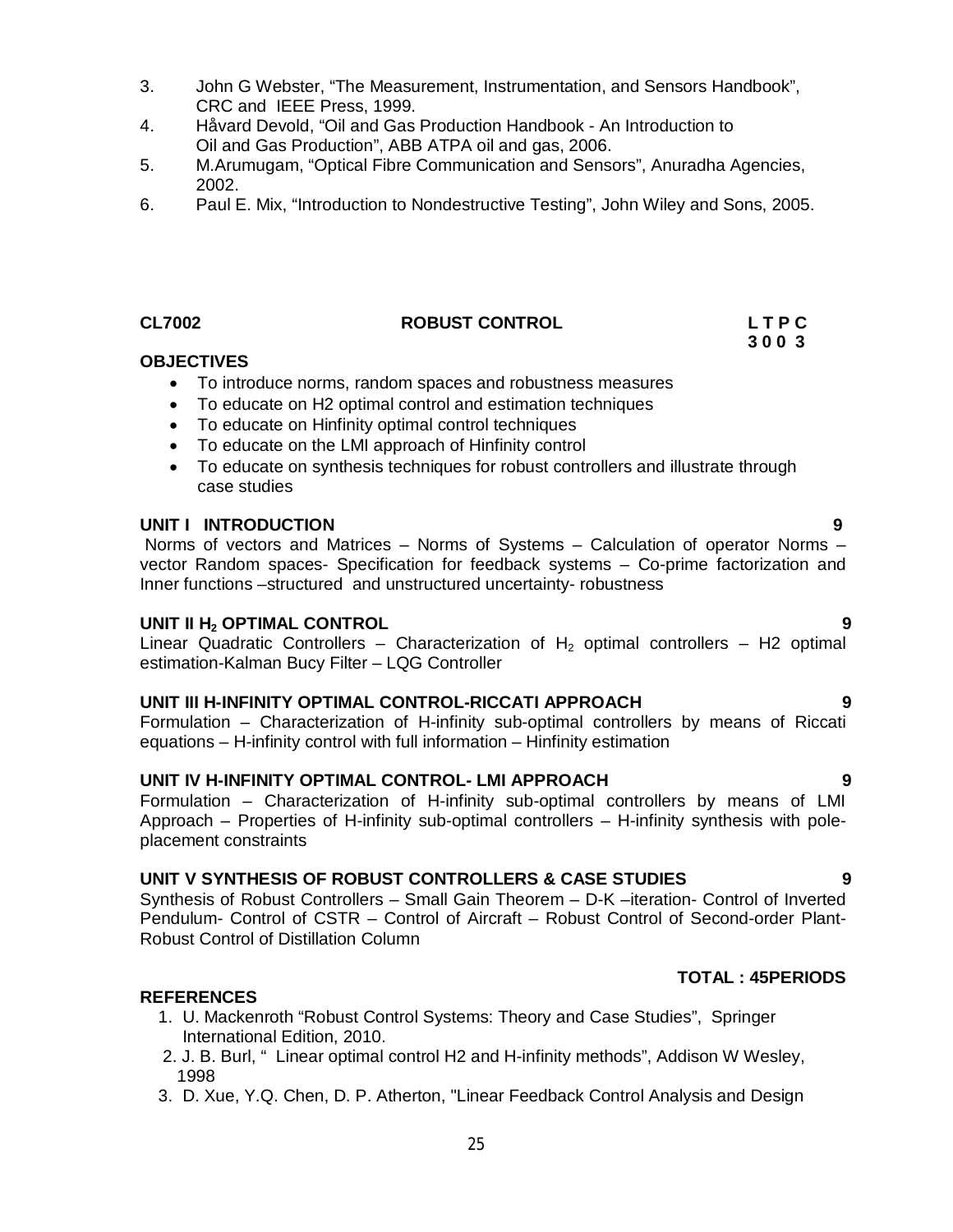with MATLAB, Advances In Design and Control", Society for Industrial and Applied Mathematics, 2007.

- 4. I. R. Petersen, V.A. Ugrinovskii and A. V. Savkin, "Robust Control Design using H infinity Methods", Springer, 2000.
- 5. M. J. Grimble, "Robust Industrial Control Systems: Optimal Design Approach for Polynomial Systems", John Wiley and Sons Ltd., Publication, 2006.

# **CL7003 WIRELESS SENSOR NETWORKS LT P C**

 **3 0 0 3**

# **OBJECTIVES**

- To introduce the technologies and applications for the emerging domain of wireless sensor networks,
- To impart knowledge on the design and development of the various layers in the WSN protocol stack
- To elaborate the various issues related to WSN implementations
- To familiarize the students with the hardware and software platforms used in the design of WSN

# **COURSE OUTCOMES**

- Ability to analyze WSN with respect to various performance parameters in the protocol stack
- Ability to understand MAC algorithms and Network protocols used for specific WSN applications
- Design and develop a WSN for a given application

# **UNIT I INTRODUCTION 9**

Challenges for wireless sensor networks, Comparison of sensor network with ad hoc network, Single node architecture – Hardware components, energy consumption of sensor nodes, Network architecture – Sensor network scenarios, types of sources and sinks, single hop versus multi-hop networks, multiple sinks and sources, design principles, Development of wireless sensor networks.

# **UNIT II PHYSICAL LAYER 9**

Wireless channel and communication fundamentals – frequency allocation, modulation and demodulation, wave propagation effects and noise, channels models, spread spectrum communication , packet transmission and synchronization, quality of wireless channels and measures for improvement, physical layer and transceiver design consideration in wireless sensor networks, energy usage profile, choice of modulation, power management.

# **UNIT II DATA LINK LAYER 9**

MAC protocols –fundamentals of wireless MAC protocols, low duty cycle protocols and wakeup concepts, contention-based protocols, Schedule-based protocols, Link Layer protocols – fundamentals task and requirements ,error control ,framing, link management

# **UNIT IV** NETWORK LAYER **9**

Gossiping and agent-based uni-cast forwarding , Energy-efficient unicast, Broadcast and multicast, geographic routing , mobile nodes, Data –centric and content-based networking – Data –centric routing, Data aggregation, Data-centric storage, Higher layer design issue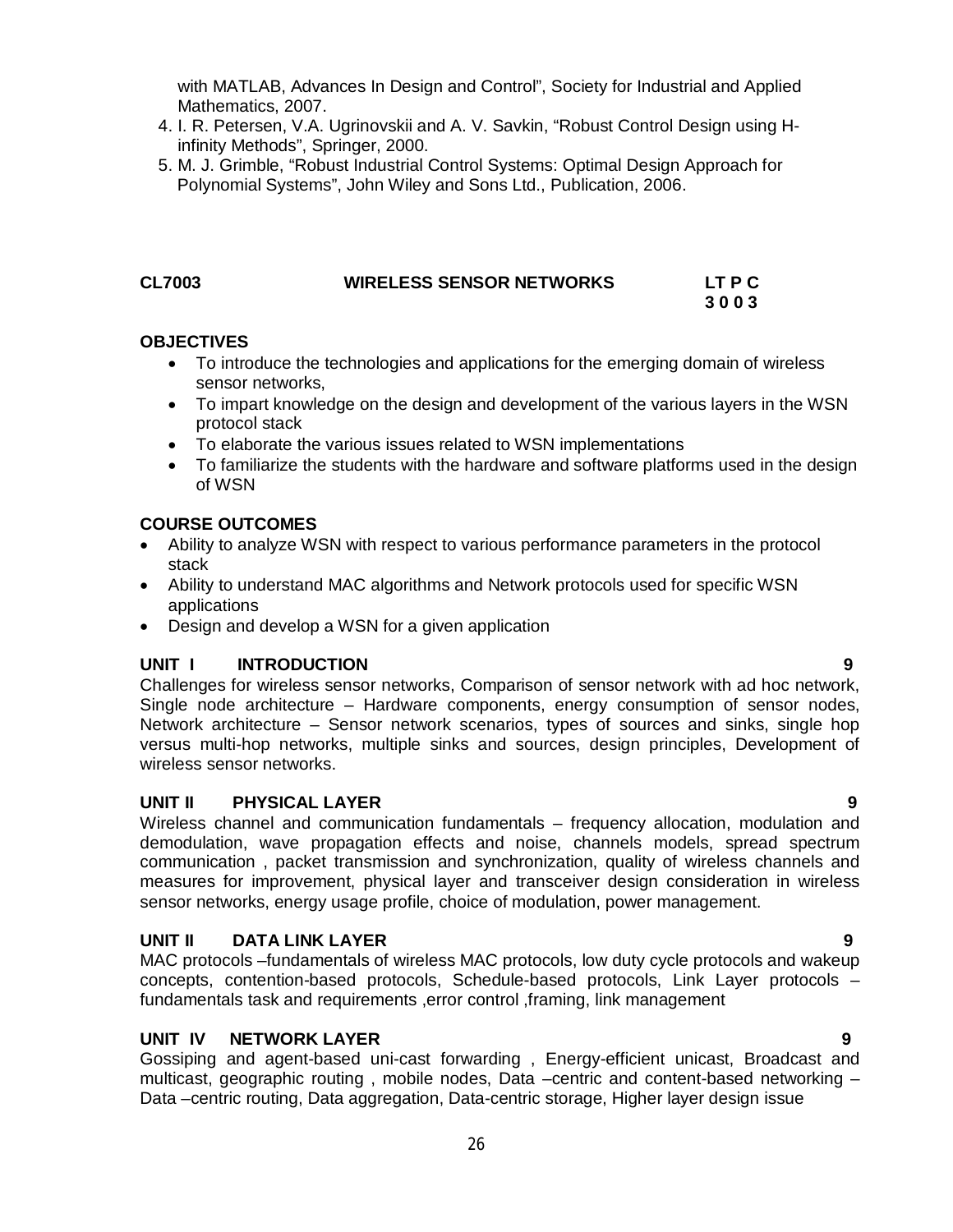# **UNIT V CASE STUDIES 9**

Target detection and tracking, Habitat monitoring, Environmental disaster monitoring, Practical implementation issues, IEEE 802.15.4 low rate WPAN, Sensor Network Platforms and tools-Sensor node hardware, Node-level software platforms, node –level simulators.

# **TOTAL : 45PERIODS**

# **REFERENCES**

- 1. Feng Zhao and Leonidas J. Guibas, "Wireless Sensor Networks : An Information Processing Approach", Elsevier, 2004.
- 2. Holger Karl and Andreas Willig, "Protocols And Architectures for Wireless Sensor Networks", John Wiley, 2007.
- 3. Ivan Stojmenovic, "Handbook of Sensor Networks: Algorithms and Architectures", Wiley, 2005.
- 4. Kazem Sohraby, Daniel Minoli and Taieb Znati, "Wireless Sensor Networks :Technology, Protocols and Applications", John Wiley, 2007.
- 5. Bhaskar Krishnamachari, "Networking Wireless Sensors", Cambridge University Press, 2011.

# **ET7014 APPLICATION OF MEMS TECHNOLOGY L T P C**

 **3 0 0 3**

Pre-requisites: Basic Instrumentation ,Material Science,Programming

# **OBJECTIVES**

- To teach the students properties of materials ,microstructure and fabrication methods.
- To teach the design and modeling of Electrostatic sensors and actuators.
- To teach the characterizing thermal sensors and actuators through design and modeling
- To teach the fundamentals of piezoelectric sensors and actuators
- To give exposure to different MEMS and NEMS devices.

# **UNIT I MEMS:MICRO-FABRICATION, MATERIALS AND ELECTRO- MECHANICAL CONEPTS 9**

Overview of micro fabrication – Silicon and other material based fabrication processes – Concepts: Conductivity of semiconductors-Crystal planes and orientation-stress and strain-flexural beam bending analysis-torsional deflections-Intrinsic stress- resonant frequency and quality factor.

# **UNIT II ELECTROSTATIC SENSORS AND ACTUATION 9**

Principle, material, design and fabrication of parallel plate capacitors as electrostatic sensors and actuators-Applications

# **UNIT III THERMAL SENSING AND ACTUATION 9**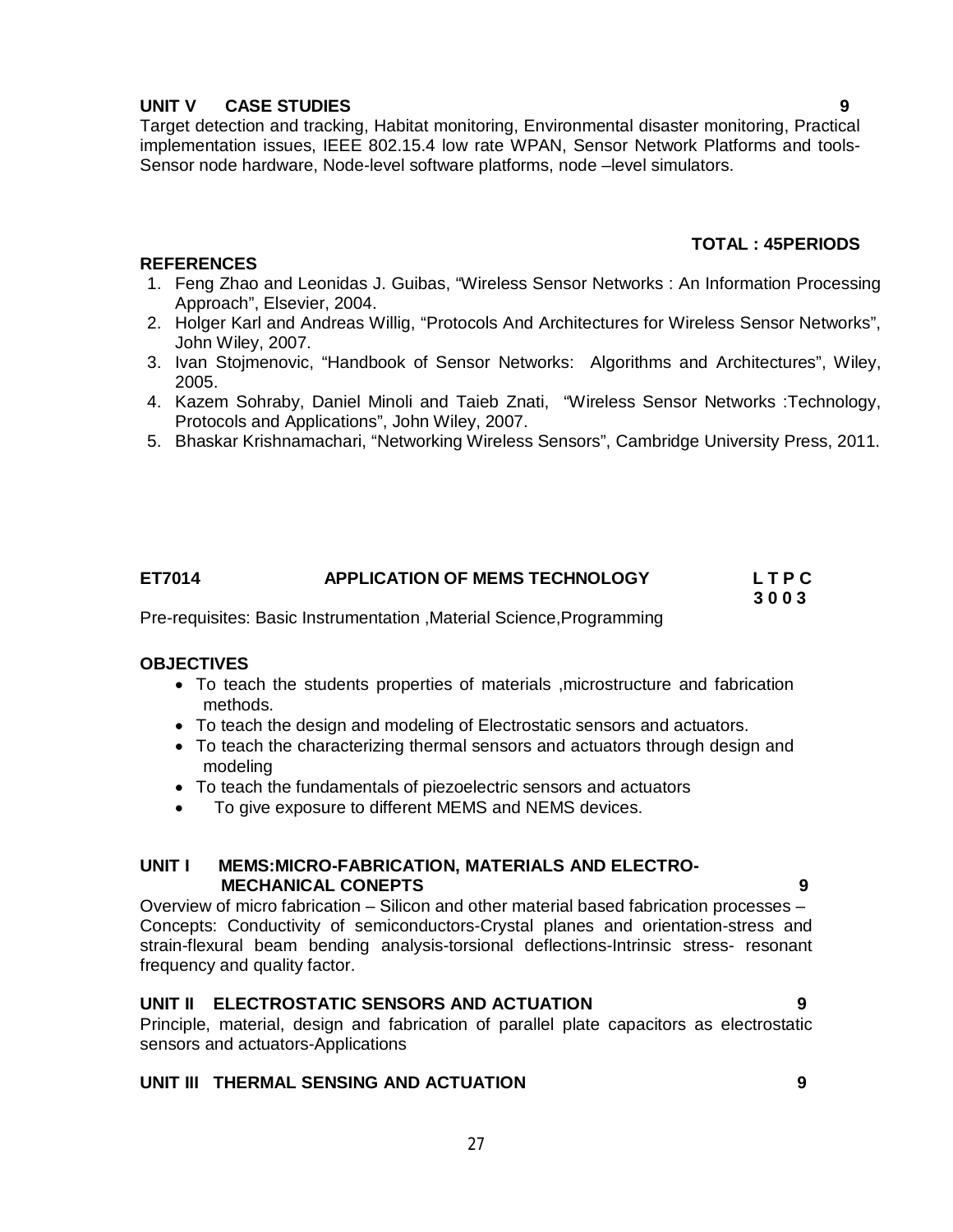Principle, material, design and fabrication of thermal couples, thermal bimorph sensors, thermal resistor sensors-Applications.

# **UNIT IV PIEZOELECTRIC SENSING AND ACTUATION 9**

Piezoelectric effect-cantilever piezo electric actuator model-properties of piezoelectric materials-Applications.

# **UNIT V CASE STUDIES 9**

Piezoresistive sensors, Magnetic actuation, Micro fluidics applications, Medical applications, Optical MEMS.-NEMS Devices

# **REFERENCES**

- 1. Chang Liu, "Foundations of MEMS", Pearson International Edition, 2006.
- 2. Marc Madou , "Fundamentals of microfabrication",CRC Press, 1997.
- 3. Boston , "Micromachined Transducers Sourcebook",WCB McGraw Hill, 1998.
- 4. M.H.Bao "Micromechanical transducers :Pressure sensors, accelerometers and gyroscopes", Elsevier, Newyork, 2000.
- 5. P. RaiChoudry" MEMS and MOEMS Technology and Applications", PHI, 2012.
- 6. Stephen D. Senturia, " Microsystem Design", Springer International Edition, 2011.

# **CL7004 ROBOTICS AND CONTROL LT P C**

# **OBJECTIVES**

- To introduce robot terminologies and robotic sensors
- To educate direct and inverse kinematic relations
- To educate on formulation of manipulator Jacobians and introduce path planning techniques
- To educate on robot dynamics
- To introduce robot control techniques

# **UNIT I INTRODUCTION AND TERMINOLOGIES 9**

Definition-Classification-History- Robots components-Degrees of freedom-Robot jointscoordinates- Reference frames-workspace-Robot languages-actuators-sensors-Position, velocity and acceleration sensors-Torque sensors-tactile and touch sensorsproximity and range sensors- vision system-social issues

# **UNIT II KINEMATICS 9**

Mechanism-matrix representation-homogenous transformation-DH representation-Inverse kinematics-solution and programming-degeneracy and dexterity

# **UNIT III DIFFERENTIAL MOTION AND PATH PLANNING 9**

Jacobian-differential motion of frames-Interpretation-calculation of Jacobian-Inverse Jacobian- Robot Path planning

# **UNIT IV DYNAMIC MODELLING** 9

Lagrangian mechanics- Two-DOF manipulator- Lagrange-Euler formulation – Newton-Euler formulation – Inverse dynamics

 **3 0 0 3**

 **TOTAL : 45 PERIODS**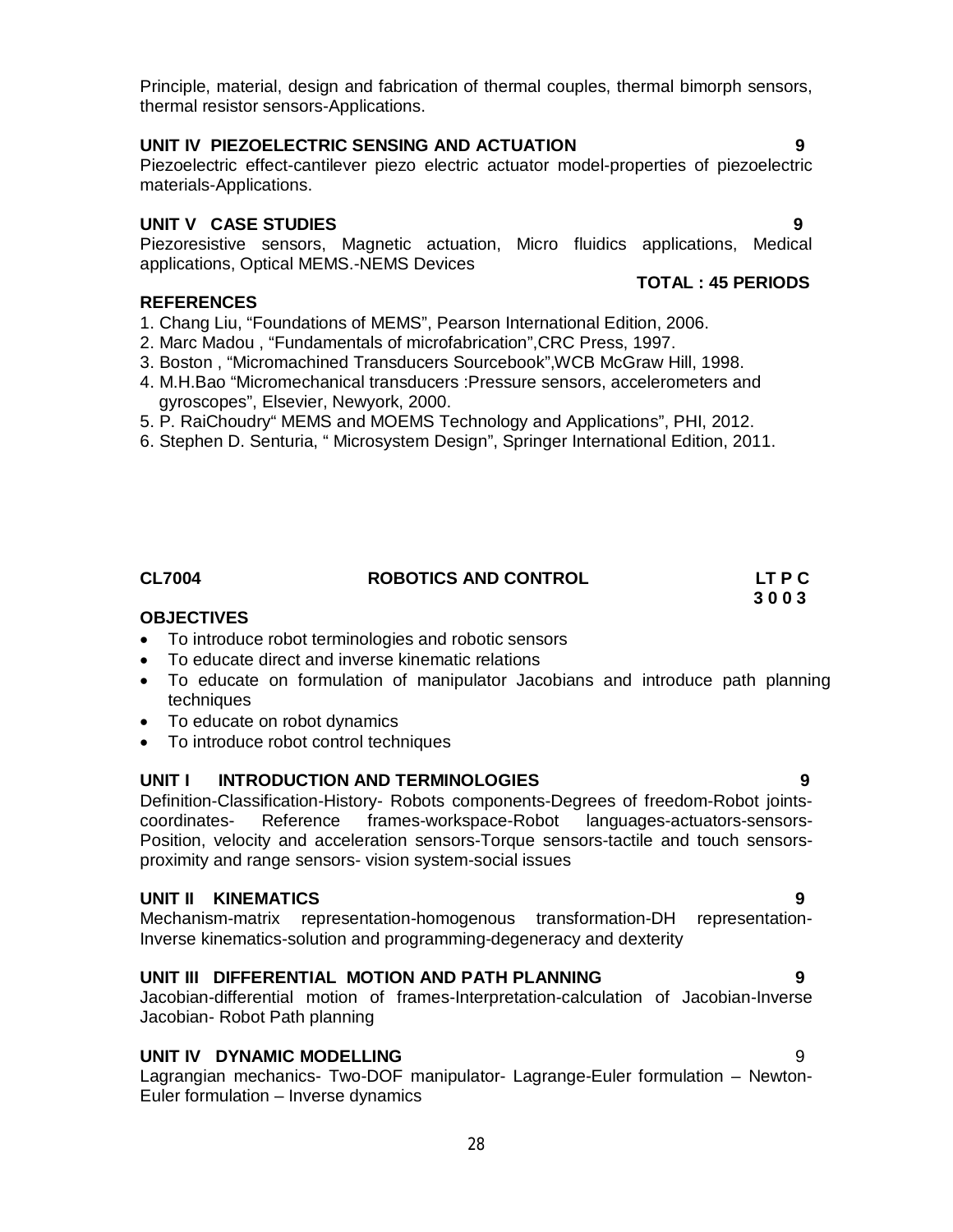# **UNIT V ROBOT CONTROL SYSTEM 9**

Linear contol schemes- joint actuators- decentalised PID control- computed torque control – force control- hybrid position force control- Impedance/ Torque control

### **TOTAL : 45 PERIODS**

## **REFERENCES**

- 1. R.K. Mittal and I J Nagrath, " Robotics and Control", Tata MacGrawHill, Fourth Reprint 2003.
- 2. Saeed B. Niku ,''Introduction to Robotics '', Pearson Education, 2002
- 3. Fu, Gonzalez and Lee Mcgrahill ,''Robotics ", international
- 4. R.D. Klafter, TA Chmielewski and Michael Negin, "Robotic Engineering, An Integrated approach", Prentice Hall of India, 2003.
- 5. Reza N.Jazar, Theory of Applied Robotics Kinematics, Dynamics and Control, Springer, Fist Indian Reprint 2010.

# **CL7005 OPTIMAL CONTROL AND FILTERING L T P C**

# **3 0 0 3**

### **OBJECTIVES**

- To educate on formulation of optimal control problems and introduce the minimum principle
- To educate on Linear Quadratic tracking problems- in continuous and discrete domain
- To introduce the numerical techniques used for solving optimal control problems
- To educate on the concepts of filtering in the presence of noise
- To educate on the theory and design of Kalman filter

#### **UNIT I INTRODUCTION 9**

Statement of optimal control problem – Problem formulation and forms of optimal Control – Selection of performance measures. Necessary conditions for optimal control – Pontryagin's minimum principle – State inequality constraints – Minimum time problem.

#### **UNIT II LINEAR QUADRATIC TRACKING PROBLEMS 9**

Linear tracking problem – LQG problem – Computational procedure for solving optimal control problems – Characteristics of dynamic programming solution – Dynamic programming application to discrete and continuous systems – Hamilton Jacobi Bellman equation.

# **UNIT III NUMERICAL TECHNIQUES FOR OPTIMAL CONTROL 9**

Numerical solution of 2-point boundary value problem by steepest descent and Fletcher Powell method solution of Ricatti equation by negative exponential and interactive **Methods** 

# **UNIT IV FILTERING AND ESTIMATION 9**

Filtering – Linear system and estimation – System noise smoothing and prediction – Gauss Markov discrete time model – Estimation criteria – Minimum variance estimation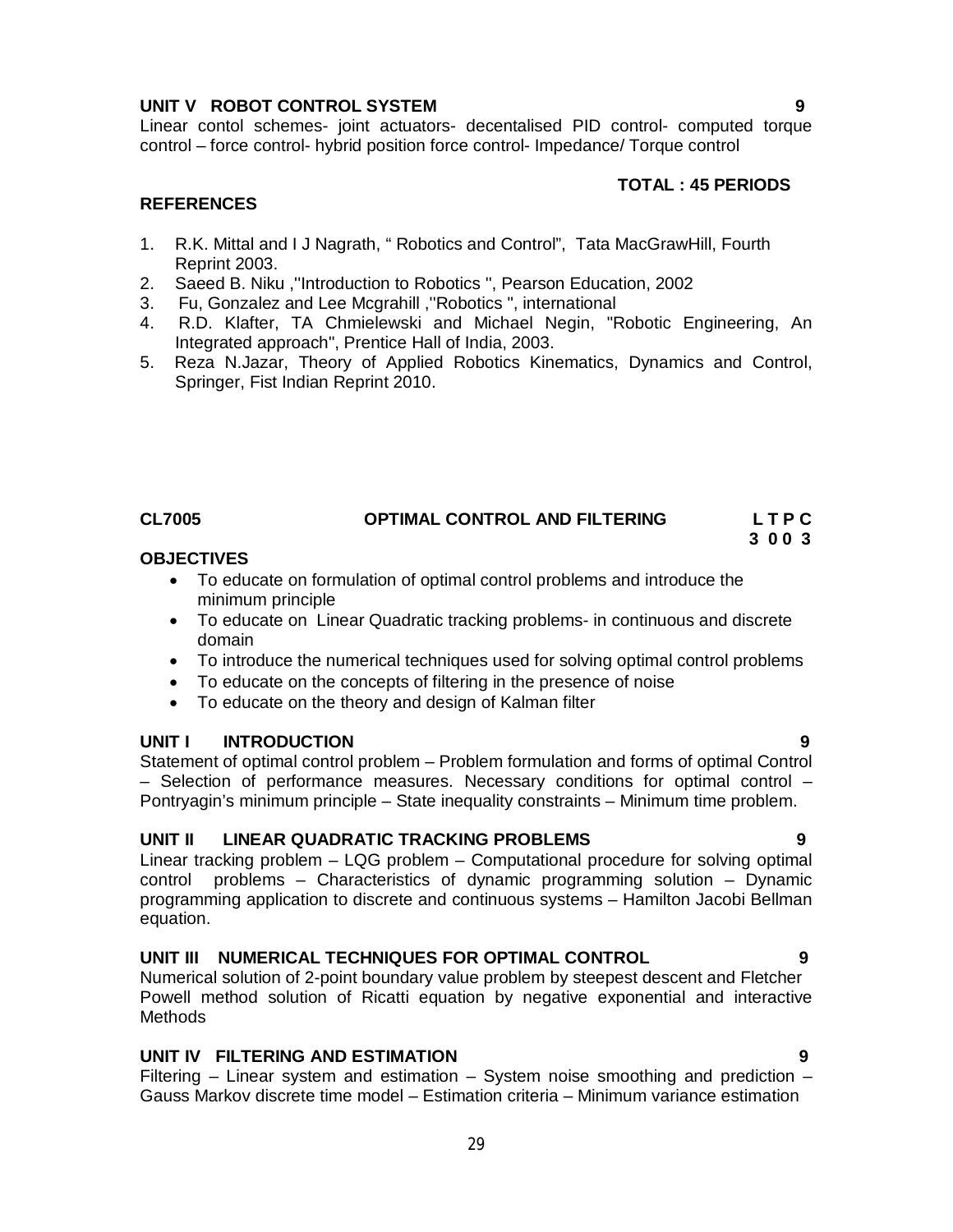– Least square estimation – Recursive estimation.

# **UNIT V KALMAN FILTER AND PROPERTIES 9**

Filter problem and properties – Linear estimator property of Kalman Filter – Time invariance and asymptotic stability of filters – Time filtered estimates and signal to noise ratio improvement – Extended Kalman filter.

# **REFERENCES**:

- 1. KiRk D.E., 'Optimal Control Theory An introduction', Prentice hall, N.J., 1970.
- 2. Sage, A.P., 'Optimum System Control', Prentice Hall N.H., 1968.
- 3. Anderson, BD.O. and Moore J.B., 'Optimal Filtering', Prentice hall Inc., N.J., 1979.
- 4. S.M. Bozic, "Digital and Kalman Filtering", Edward Arnould, London, 1979.
- 5. Astrom, K.J., "Introduction to Stochastic Control Theory", Academic Press, Inc, N.Y., 1970.
- 6. Alok Sinha, Linear Systems Optimal and Robust Control, CRC Press, First Indian Reprint,2009.

# **CL7006 ADVANCED TOPICS IN NONLINEAR CONTROL L T P C**

# **OBJECTIVES**

- To educate on the theory of perturbation
- To educate on stability analysis and theory of singular perturbation
- To educate on gain scheduling and feedback linearization techniques
- To educate on the concepts input-output stability and passivity
- To educate on the theory and design of back stepping controllers

# **UNIT I PERTURBATION THEORY` 9**

Vanishing and Non vanishing Perturbations – Continuity of solutions on the infinite interval – Interconnected systems – Slowly varying systems – Perturbation method – Averaging - Weakly nonlinear second-order oscillators – Exercises

# **UNIT II SINGULAR PERTURBATIONS 9**

Standard singular perturbation model – Time scale properties – Singular perturbation on the infinite interval – Slow and fast manifolds – stability analysis – exercises

# **UNIT III GAIN SCHEDULING AND FEEDBACK LINEARIZATION 9**

Control problem – stabilization via linearization – integral control via linearization – gain scheduling – Input output linearization – Full state linearization – state feedback control – tracking- exercises

# **UNIT IV INPUT-OUTPUT STABILITY 9**

L stability – L stability of state models –  $L_2$  gain – feedback system: small gain theorem – exercises – Passivity – State models -  $L_2$  and Lyapunov stability

# **TOTAL : 45 PERIODS**

**3 0 0 3**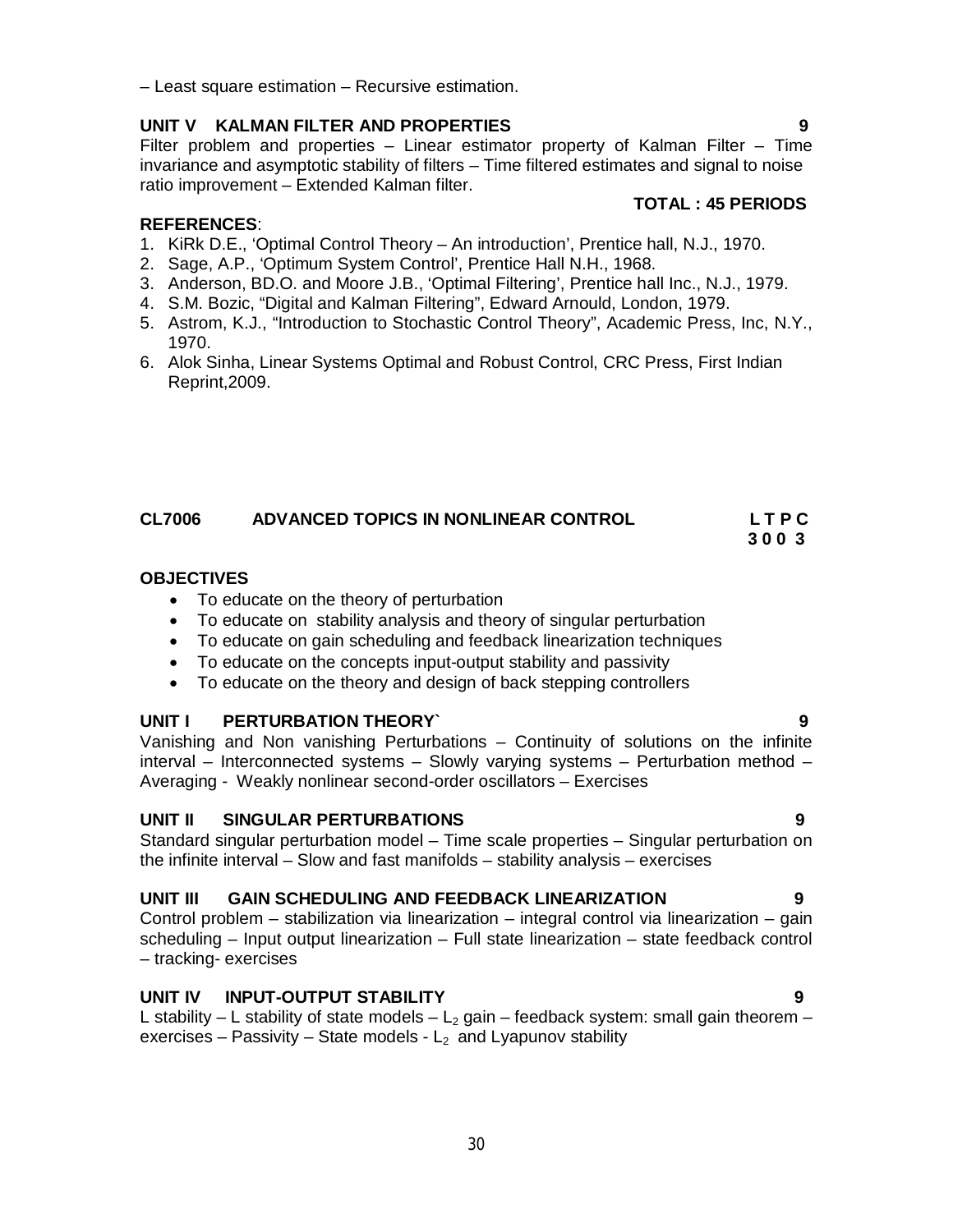# **UNIT V BAKSTEPPING CONTROL ALGORITHMS 9**

Passivity based control – High gain observers – stabilization – Regulation via integral control - exercises

# **TOTAL : 45 PERIODS**

### **REFERENCES**

- 1. Hasan Khalil," Nonlinear systems and control",  $3<sup>rd</sup>$  ed, PHI,
- 2. Slotine, J A E Slotine and W Li, "Applied Nonlinear control",1991, PHI
- 3. S.H. Zak," Systems and control", Oxford University Press

# **CL7007 SYSTEM IDENTIFICATION AND ADAPTIVE CONTROL L T P C**

### **OBJECTIVES**

- To introduce various model structures for system identification
- To impart knowledge on parametric and non-parametric identification
- To introduce non-linear identification techniques
- To introduce the concept of adaptation techniques and control To illustrate the identification and adaptive control techniques through case studies

#### **UNIT I MODELS FOR INDENTIFICATION 9**

Models of LTI systems: Linear Models-State space Models-OE model- Model sets, Structures and Identifiability-Models for Time-varying and Non-linear systems: Models with Nonlinearities – Non-linear state-space models-Black box models, Fuzzy models'.

# **UNIT II NON-PARAMETRIC AND PARAMETRIC IDENTIFICATON 9**

Transient response and Correlation Analysis – Frequency response analysis – Spectral Analysis – Least Square – Recursive Least Square –Forgetting factor- Maximum Likelihood – Instrumental Variable methods.

# **UNIT III NON-LINEAR IDENTIFICATION 9**

Open and closed loop identification: Approaches – Direct and indirect identification – Joint input-output identification – Non-linear system identification – Wiener models – Power series expansions - State estimation techniques – Non linear identification using Neural Network and Fuzzy Logic.

## **UNIT IV ADAPTIVE COTROL AND ADAPTATION TECHNIQUES 9**

Introduction – Uses – Auto tuning – Self Tuning Regulators (STR) – Model Reference Adaptive Control (MRAC) – Types of STR and MRAC – Different approaches to selftuning regulators – Stochastic Adaptive control – Gain Scheduling.

# **UNIT V CASE STUDIES 9**

Inverted Pendulum, Robot arm, process control application: heat exchanger, Distillation column, application to power system, Ship steering control.

 **3 0 0 3**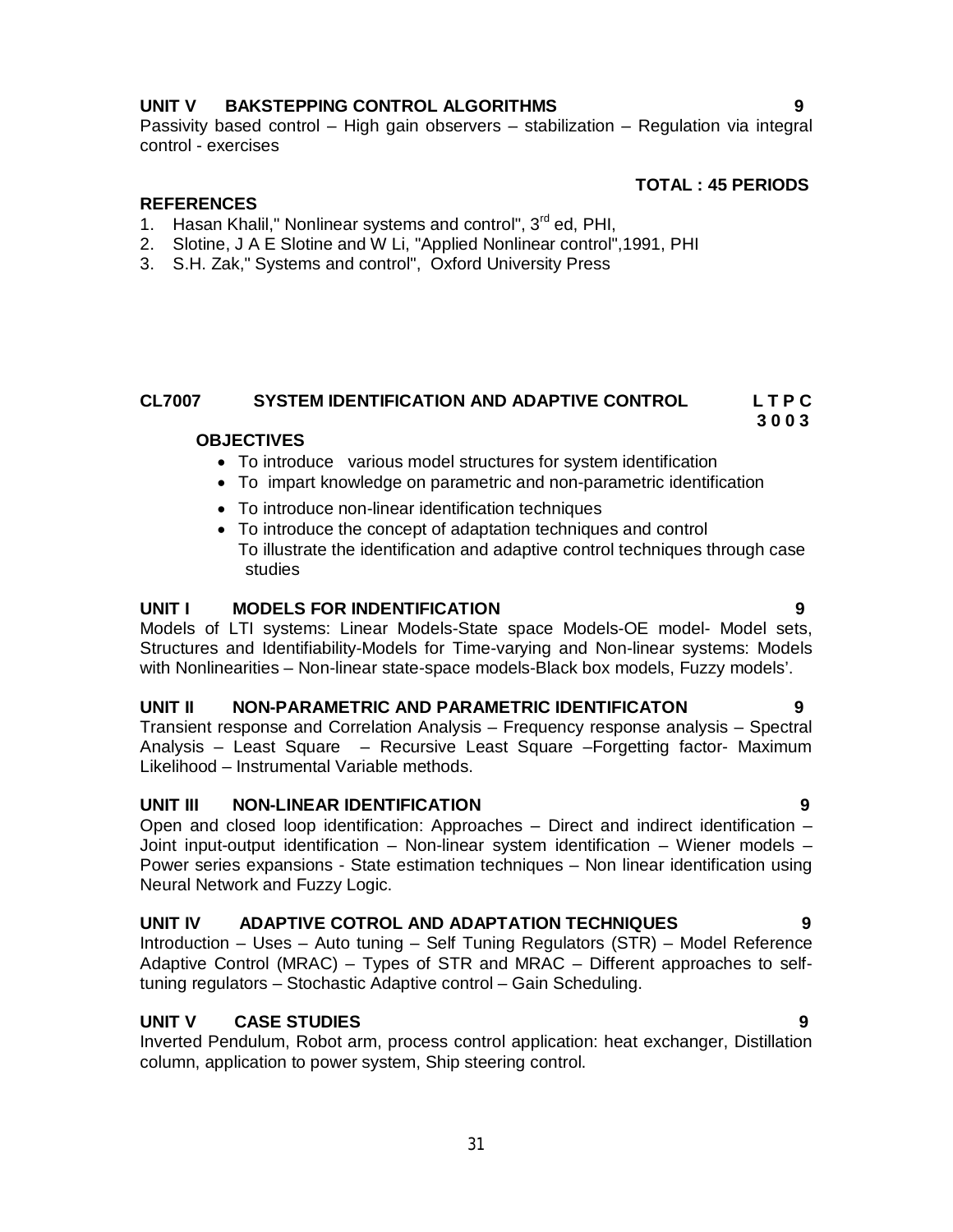# **REFERENCES**

- 1. Ljung," System Identification Theory for the User", PHI, 1987.
- 2. Torsten Soderstrom, Petre Stoica, "System Identification", prentice Hall International (UK) Ltd,1989.
- 3. Astrom and Wittenmark," Adaptive Control ", PHI
- 4. William S. Levine, " Control Hand Book". Narendra and Annasamy," Stable Adaptive Control Systems, Prentice Hall, 1989.

# **CL7008 FAULT TOLERANT CONTROL L T P C**

# **3 0 0 3**

# **OBJECTIVES**

- To give an overview of different Fault Detection and Diagnosis methods
- To impart knowledge and skills needed to design and detect sensor and actuators faults using structured residual approach as well as directional structured residual approach
- To impart knowledge and skills needed design and detect faults in sensor and actuators using GLR and MLR based Approaches
- To present an overview of various types of fault tolerant control schemes such as Passive and active approaches
- To impart knowledge and skills needed to detect and quantify and compensate stiction in Control valves

# **COURSE OUTCOMES**

- Ability to Explain different approaches to Fault Detection and Diagnosis
- Ability to design and detect sensor and actuators faults using structured residual approach as well as directional structured residual approach
- Ability to design and detect faults in sensor and actuators using GLR and MLR based Approaches
- Ability to explain various types of fault tolerant control schemes such as Passive and active approaches
- Ability to Design fault-tolerant control scheme in the presence of actuator failures Ability to detect and quantify and compensate stiction in Control valves

# **UNIT I INTRODUCTION & ANALYTICAL REDUNDANCY CONCEPTS** 9

Introduction - Types of faults and different tasks of Fault Diagnosis and Implementation - Different approaches to FDD: Model free and Model based approaches-Introduction-Mathematical representation of Faults and Disturbances: Additive and Multiplicative types – Residual Generation: Detection, Isolation, Computational and stability properties – Design of Residual generator – Residual specification and Implementation

## **UNIT II DESIGN OF STRUCTURED RESIDUALS & DIRECTIONAL STRUCTURED RESIDUALS 9**

Introduction- Residual structure of single fault Isolation: Structural and Canonical structures- Residual structure of multiple fault Isolation: Diagonal and Full Row canonical concepts – Introduction to parity equation implementation and alternative representation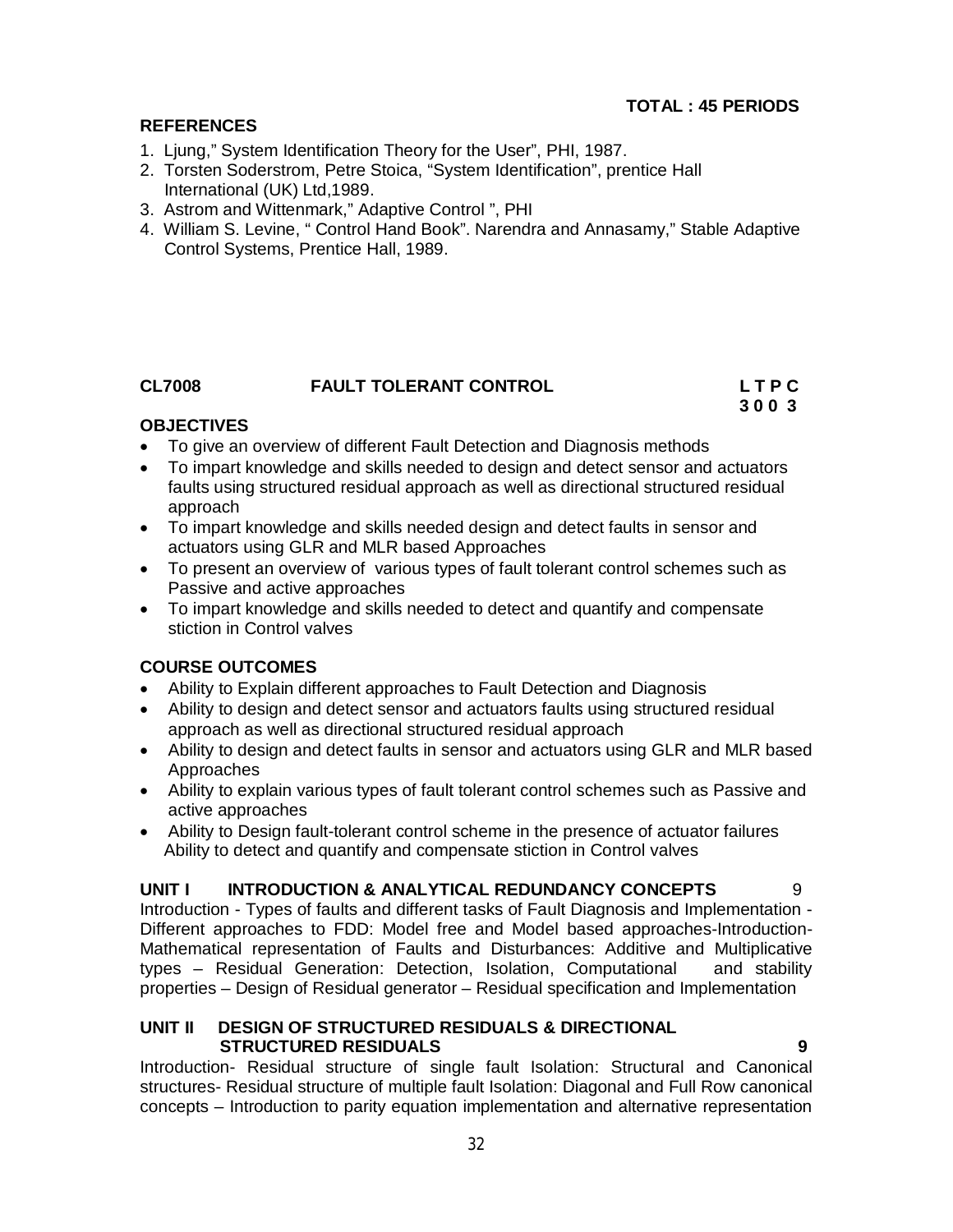- Directional Specifications: Directional specification with and without disturbances – Parity Equation Implementation

# **UNIT III FAULT DIAGNOSIS USING STATE ESTIMATORS 9**

Introduction – State Observer – State Estimators – Norms based residual evaluation and threshold computation - Statistical methods based residual evaluation and threshold settings: Generalized Likelihood Ratio Approach – Marginalized Likelihood Ratio Approach

# **UNIT IV FAULT TOLERANT CONTROL 9**

Introduction – Passive Fault-tolerant Control- Active Fault tolerant Control - Actuator and Sensor Fault tolerance Principles:- Compensation for actuator – Sensor Fault-tolerant Control Design – Fault-tolerant Control Architecture - Fault-tolerant Control design against major actuator failures.

# **UNIT V CASE STUDIES 9**

Fault tolerant Control of Three-tank System – Diagnosis and Fault-tolerant control of chemical process – supervision of steam generator – Different types of faults in Control valves – Automatic detection, quantification and compensation of valve stiction

# **TOTAL: 45PERIODS**

# **REFERENCE BOOKS**

- 1. Janos J. Gertler, "Fault Detection and Diagnosis in Engineering systems" 2<sup>nd</sup> Edition, Marcel Dekker, 1998.
- 2. Rolf Isermann, Fault-Diagnosis Systems an Introduction from Fault Detection to Fault Tolerance, Springer Verlag, 2006.
- 3. Steven X. Ding, Model based Fault Diagnosis Techniques: Schemes, Algorithms, and Tools, Springer Publication, 2008.
- 4. Hassan Noura, Didier Theilliol, Jean-Christophe Ponsart, Abbas Chamseddine, Fault-Tolerant Control Systems: Design and Practical Applications, Springer Publication, 2009.
- 5. Mogens Blanke, Diagnosis and Fault-Tolerant Control, Springer, 2003.
- 6. Ali Ahammad Shoukat Choudhury, Sirish L. Shah, Nina F. Thornhill, Diagnosis of Process Nonlinearities and Valve Stiction: Data Driven Approaches, Springer, 2008.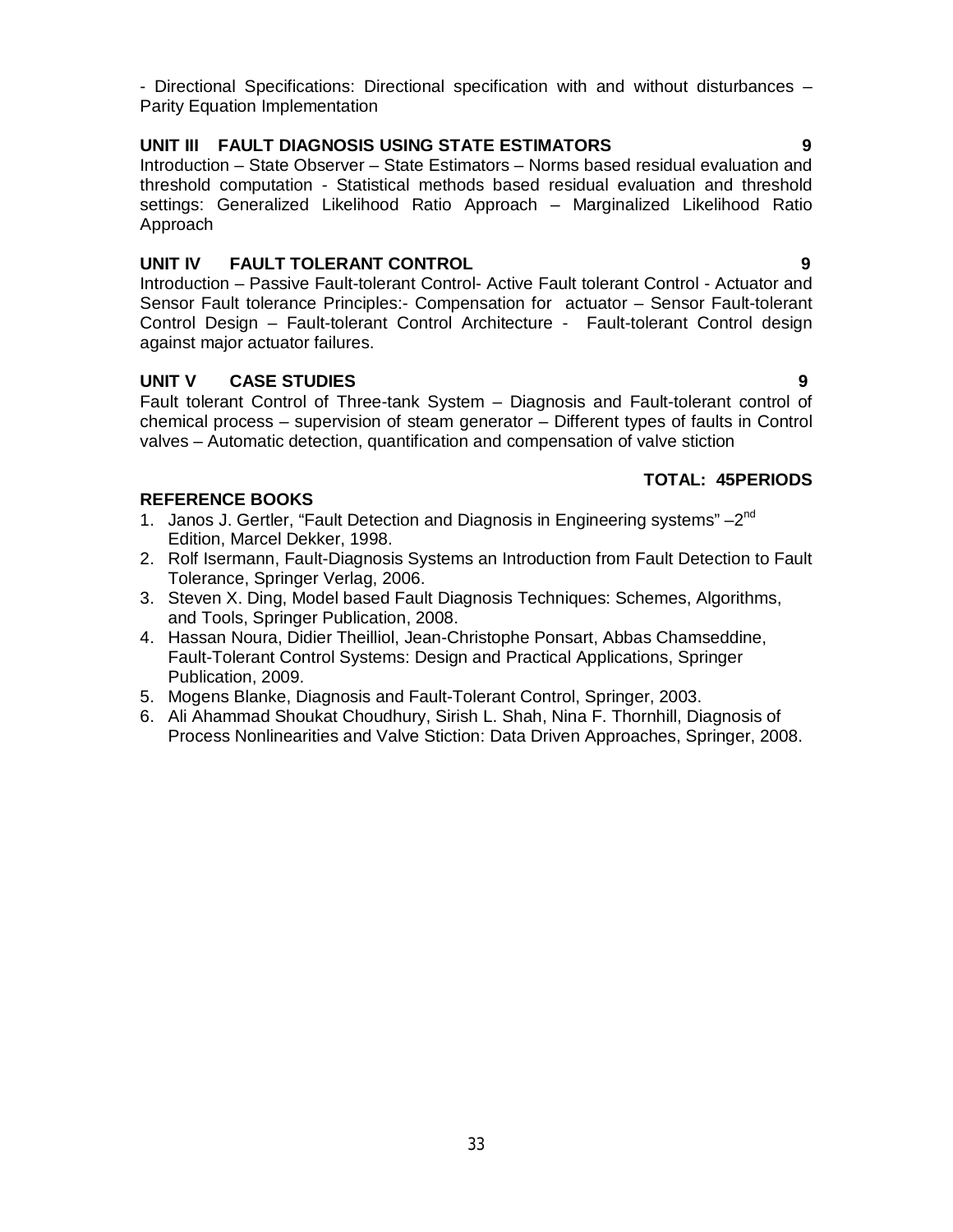# **ET7011 SMART METER AND SMART GRID COMMUNICATION LT P C**

 **3 0 0 3**

**Pre-requisites:** Basics in Instrumentation, Power system and communication

# **OBJECTIVES**

- To teach the fundamentals of automated meters and Grids.
- To teach on functional components of Smart meters
- To discuss on need of smart grid for power systems
- To teach the significance of microgrid and its needs
- To teach the communication and protocols for power system

# **UNIT I INTRODUCTION 9**

Introduction to Smart grid and metering technology- Smart energy management technical architecture-Functions of Smart Grid and smart meters, Opportunities and challenges-Difference between conventional and smart grid-meters, Concept of Resilient and Self Healing Grid, recent developments and International policies in Smart Grid. IEC 61850 protocol standards.

# **UNIT II SMART METERS 9**

Smart metering**-**Smart Meters types- hardware architecture- software architecturerequirements- communication protocols- Real Time Prizing, Smart Appliances, Automatic Meter Reading- MEMS, Smart Sensors- Smart actuators- Advanced metering infrastructure- spectrum analyzer.

# **UNIT III SMART GRID AND APPLICATIONS 9**

Outage Management System, Plug in Hybrid Electric Vehicles, Vehicle to Grid, Home and Building Automation- Smart Substations, Substation Automation, Feeder Automation- Geographic Information System(GIS), Intelligent Electronic Devices and their application for monitoring and protection- -Smart city- Wide Area Measurement System, Phase Measurement Unit- Power Quality and EMC in Smart Grid, Power Quality issues of Grid connected Renewable Energy Sources, Power Quality Conditioners for Smart Grid, Web based Power Quality monitoring and Power Quality Audit.

# **UNIT IV MICROGRIDS 9**

Concept of microgrid, need and applications of microgrid, formation of microgrid, Issues of interconnection, protection and control of microgrid. Plastic and Organic solar cells, Thin film solar cells, Variable speed wind generators, fuelcells, microturbines, Captive power plants, Integration of renewable energy sources.

#### **UNIT V INFORMATION AND COMMUNICATION TECHNOLOGY FOR SMART GRID AND METERS 9**

Home Area Networks for smart grid - IEEE802.15.4- ITU G.hn-IEEE 802.11, Field Area Networks -power-line communications- IEEE P1901 /HomePlug, RF mesh, Wide-area Networks for Smart Grid- Fiber Optics, WiMAX, sensor networks, Information Management in Smart Grid - SCADA, CIM. Networking Issues in Smart Grid -Wireless Mesh Network- CLOUD Computing - Security and Privacy in Smart Grid and smart meters -Broadband over Power line.